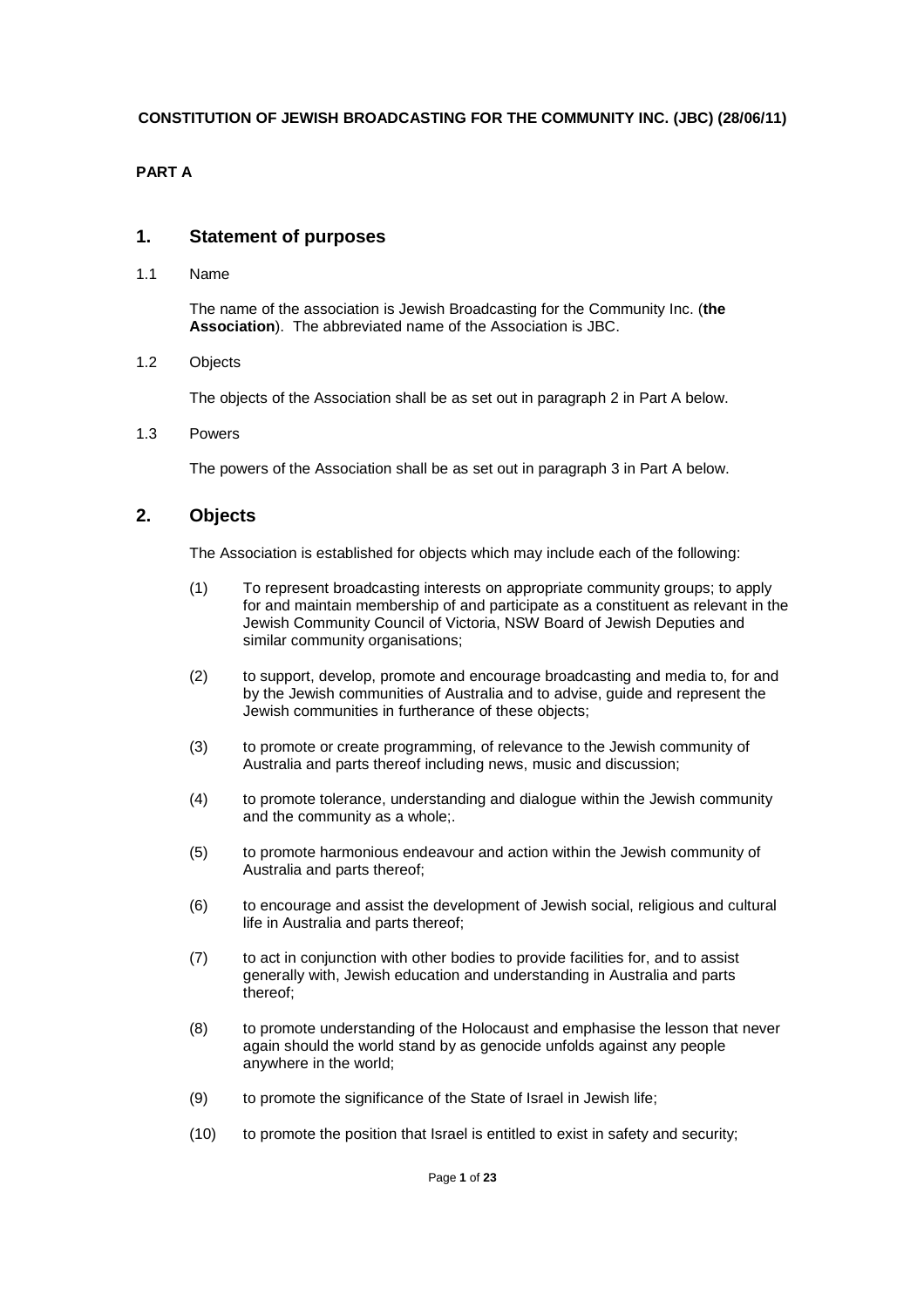- (11) to promote understanding and goodwill between Jews and people of other faiths;
- (12) to administer any relief or other fund which may be received in trust or otherwise for any of the Objects;
- (13) to seek to co-operate with any organisation having aims or objects similar to these aims and objects;
- (14) to raise monies for and to apply the same in carrying out these aims and objects;
- (15) to apply for and maintain community broadcasting licence/s as appropriate;
- (16) to acquire, equip, maintain and manage any one or more premises for use by the Association as offices and/or a broadcasting station or for purposes ancillary or related to any of the Objects and for the benefit of the Jewish community of Australia and parts thereof;
- (17) to commission and develop programmes of cultural, educational and social significance to the Jewish community; and
- (18) to establish communication and liaison between the ethnic communities and broadcasting groups in order to achieve through broadcasting an exchange of information and ideas, greater understanding of the diversity of cultures within the Australia community as well as to promote multiculturalism and community languages and to combat anti-Semitism and racism (collectively **Objects**).

## **3. Powers**

In furtherance of the Objects, the Association has the power to do each of the following:

- (1) to raise, borrow, invest, donate, expend and lend funds, acquire and dispose of any form of property, employ staff, enter into contracts and establish companies for the purposes of the Association;
- (2) to construct, maintain and alter any buildings or premises necessary or convenient for the purpose of the Association;
- (3) to enter into any arrangement with any public, municipal, local or corporate body or otherwise that the Association considers conducive to any of its Objects and to obtain from any such third party any right, privilege or concession which the Association considers desirable to obtain, and to carry out, exercise and comply with any such arrangement, right, privilege or concession;
- (4) to sell, improve, manage, develop, exchange, lease, mortgage, place under option, dispose of, turn to account or otherwise deal with or encumber either absolutely, conditionally or for any limited interest all or any part of the property and assets of the Association as the Association may think fit, with power on a sale to allow any time or times for payment of the whole or part of purchase money arising from such sale either with or without interest; then at such rate or rates as the Association may think fit and either with or without a security and if with a security then with such a security as the Association may think fit;
- (5) to invest any monies of the Association not immediately required for any of its Objects in such a manner as may from time to time be determined;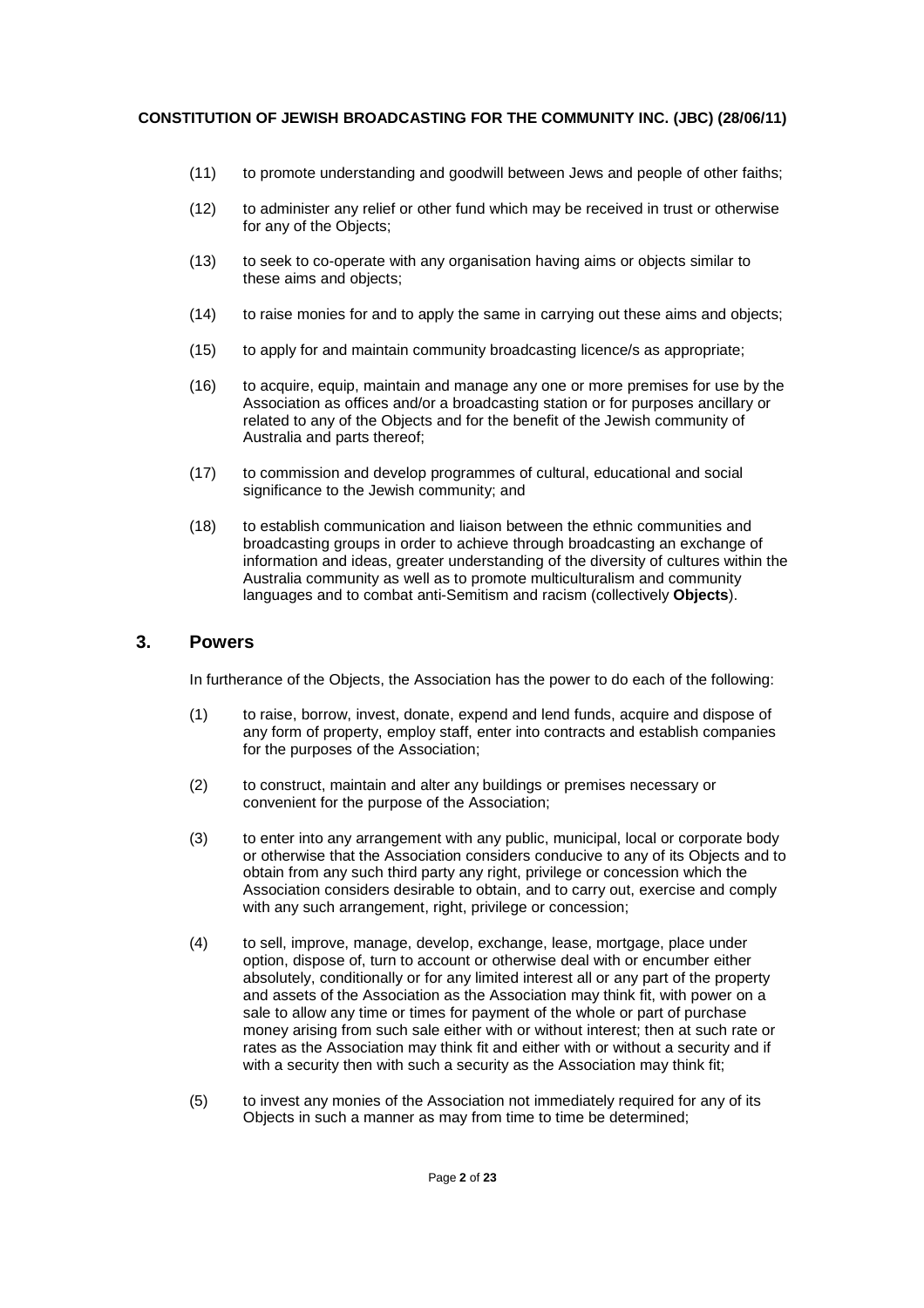- (6) so far as it may be necessary to do so, or incidental to the purposes of the Association to make, draw, accept, endorse, or negotiate cheques, promissory notes, bills of exchange or other negotiable or transferable instruments;
- (7) to borrow or raise money in such a manner as the Association may think fit for its Objects and in particular by mortgage, or other securities upon all or any of the property and assets of the Association and if the Association thinks fit with power to give mortgages or other securities upon all or any of the property and assets of the Association present or future;
- (8) to enter any amalgamation or alliance with or any affiliation to any company or association whether incorporated or unincorporated, having objects similar to or calculated to benefit generally the Association or any of its Objects and to acquire shares and interest in or lend money upon debentures or otherwise to any such company or association, provided that this paragraph shall not authorise amalgamation except with a company or association the Rules of which prohibit the distribution of its income and property among its members;
- (9) to do all such other things as may appear to be incidental, ancillary or conducive to the attainment of the above Objects (collectively **Powers**),

and no action by or on behalf of the Association which is not contrary to these Rules shall be invalidated as being ultra vires.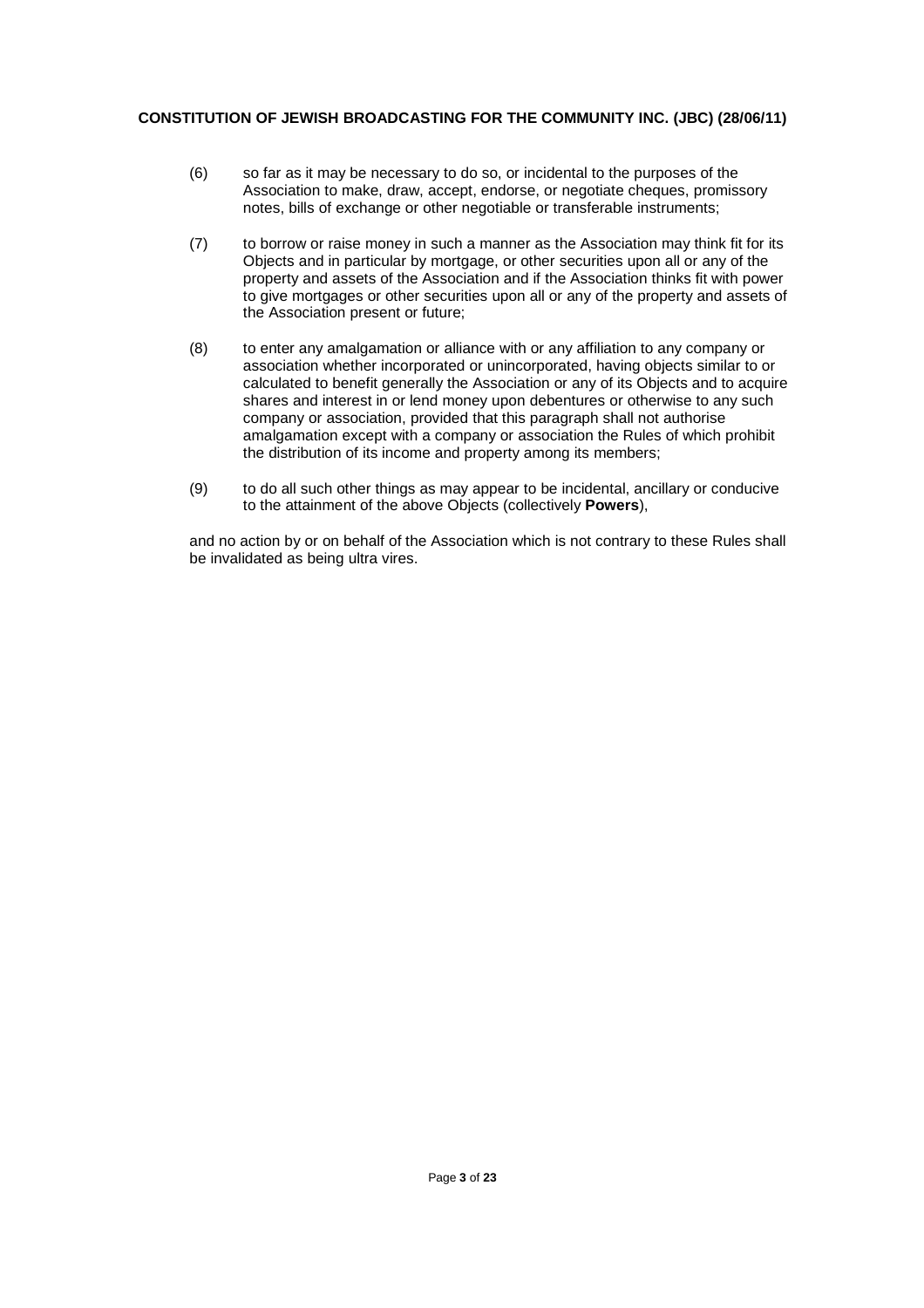#### **PART B**

#### **RULES OF JEWISH BROADCASTING FOR THE COMMUNITY**

### **1. Name**

The name of the incorporated association is JEWISH BROADCASTING FOR THE COMMUNITY INCORPORATED.

### **2. Definitions**

- 2.1 In these Rules, unless the contrary intention appears:
	- (1) **Act** means the Associations Incorporation Act 1981;
	- (2) **Association** means Jewish Broadcasting for the Community Incorporated;
	- (3) **Board** means the committee of the Association having the management of the Association from time to time;
	- (4) **financial year** means the year ending on 30 June;
	- (5) **friend** means a person who, or organisation which, although not a member, has requested receipt of regular information about the Association and its activities.
	- (6) **general meeting** means a general meeting of members convened in accordance with Rule 12;
	- (7) **member** means a member of the Association from time to time, whether an individual member or an organisational member;
	- (8) **Object** means any of the objects referred to in paragraph 2 of Part A of this document;
	- (9) **ordinary member of the Board** means a member of the Board from time to time who is not an officer of the Association under Rule 21:
	- (10) **Power** means any of the powers referred to in paragraph 3 of Part A of this document;
	- (11) **Regulations** means regulations made under the Act;
	- (12) **relevant documents** has the same meaning as in the Act;
	- (13) **Rule** means a rule of the Association as set out in part B of this document or as otherwise in force from time to time;
	- (14) **Secretary** means, where a person holds the office of secretary of the Association, that person, and in any other case, the public officer of the Association; and
	- (15) a reference to an office holder of the Association is to the person holding that office from time to time; and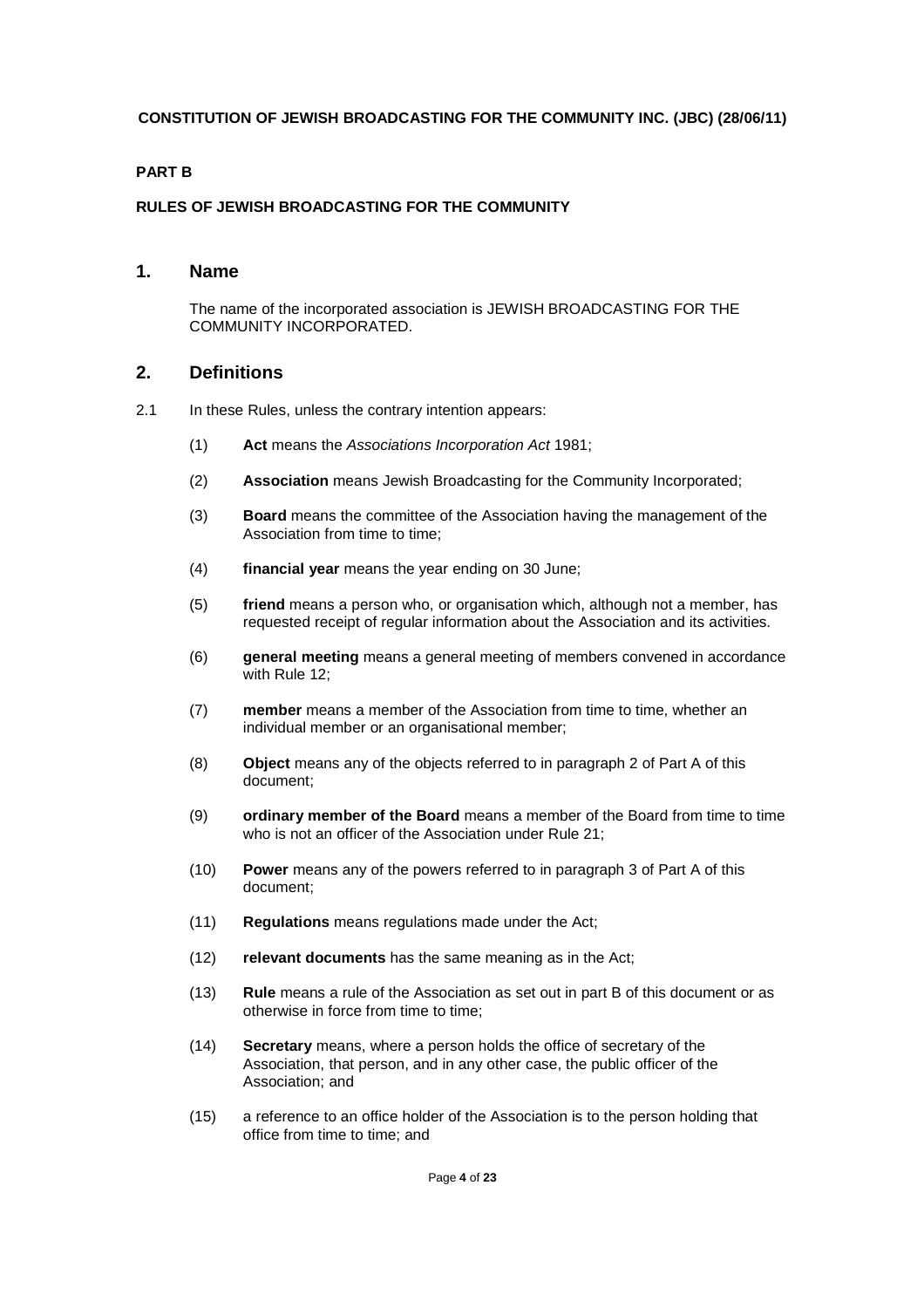(16) a reference to the Board or a committee or subcommittee of the Association or another body is a reference to that Board, committee, subcommittee or body, as the case may be, as constituted from time to time.

## **3. Alteration of the Rules**

These Rules and the statement of purposes of the Association must not be altered except in accordance with the Act.

## **4. Membership, entry fees and subscription**

- 4.1 A person over 13 years of age, or an organisation, in either case identifying and recognised by one or more of the synagogue bodies of Australian Jewry as Jewish, and supporting the aspirations, interests and the Objects of Jewish Broadcasting for the Community, is eligible to be a member.
- 4.2 A person or organisation eligible to be a member and who applies to be a member immediately becomes a provisional member (not a registered member) on receipt by the Association of both the properly completed application form and the applicable joining and annual subscription fees (See Annexure D – SCHEDULE OF FEES), except that this is not deemed to have taken place where the Board is of the view that any of the following applies:
	- (1) the applicant may cause a physical or psychological threat to the security of the Association and/or its members; or
	- (2) the applicant is shown to have presented false or misleading information to the Association.
- 4.3 An application by a person or organisation to be a member may be rejected at the absolute discretion of the Board where the applicant has been previously expelled from the Association and the reason for such expulsion either continues to exist or has not been successfully appealed in such manner as is described by these Rules.
- 4.4 A person or organisation who is approved for membership in accordance with these Rules is eligible to be registered as a member of the Association on payment of the annual subscription payable under these Rules.
- 4.5 A person or organisation who is not a member at the time of the incorporation of the Association (or who was a member at that time but has ceased to be a member) must not be admitted to membership other than in accordance with this Rule 4.
- 4.6 An application of a person or organisation for membership of the Association must:
	- (1) be made in writing in the form set out in Annexure A; and
	- (2) be lodged with the Secretary or other officer nominated by the Association.
- 4.7 As soon as practicable after the receipt of an application for membership and in any event in time to allow for consideration of that application at the next meeting of the Board, the Secretary must refer that application to the Board.
- 4.8 Unless either or both of Rules 4.2(1) and 4.2(2) apply, within 14 days after the Board meeting at which a person or organisation's application for membership was considered: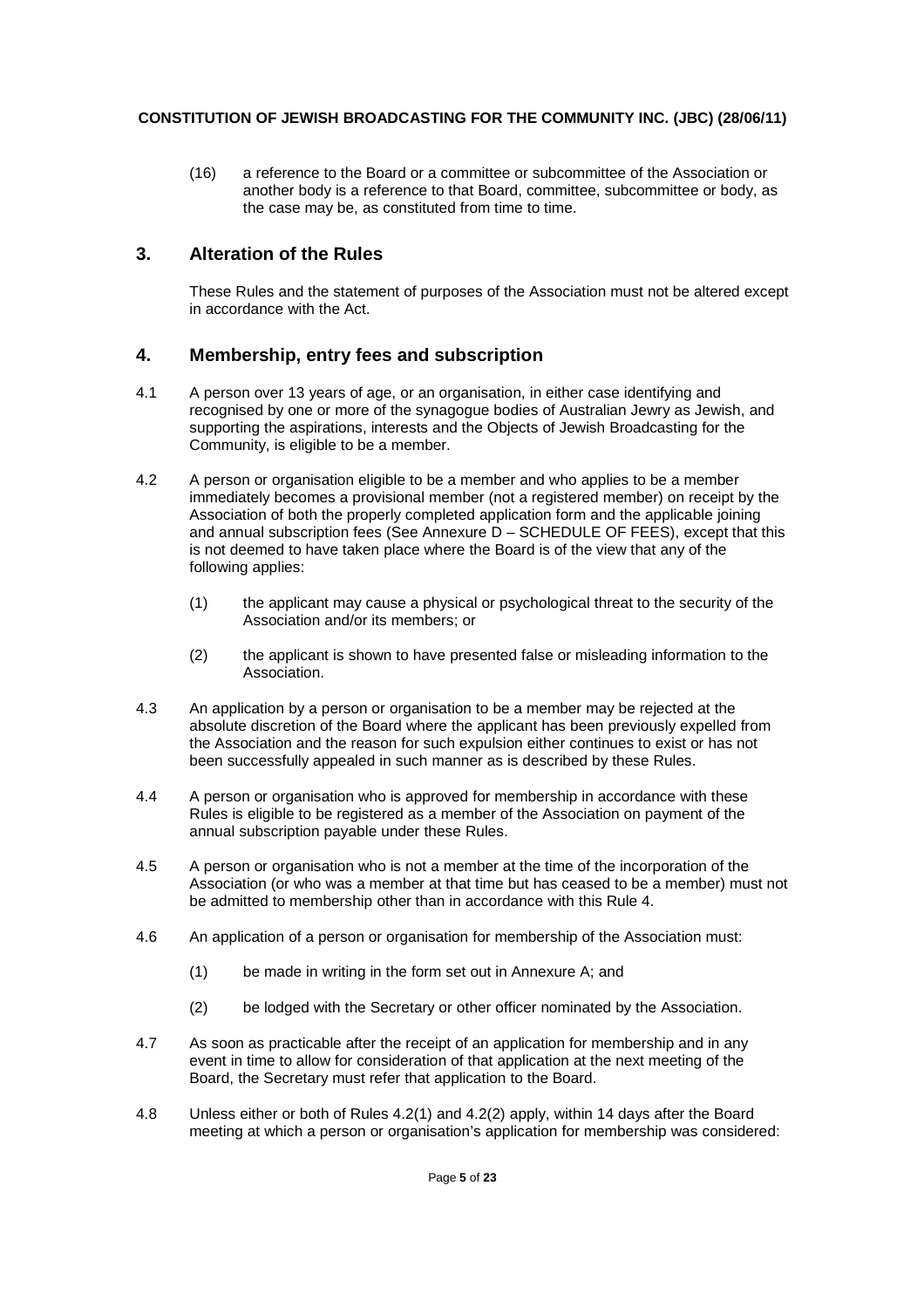- (1) the Secretary must notify the applicant in writing (which may include by electronic transmission of which proper record is kept) that his, her or its membership has been confirmed; and
- (2) must enter the applicant's details in the register of members;
- 4.9 An applicant for membership (provisional member) becomes a registered member and is entitled to exercise the rights of membership when his, her or its name is entered in the register of members.
- 4.10 If either or both of Rules 4.2(1) and 4.2(2) apply and the Board rejects an application for membership, the Secretary must notify the applicant in writing within 14 days of the Board meeting that his, her or its application for membership has been rejected and provide reasonably specific details about the reasons for rejection and the matters considered by the Board in deciding to reject the application.
- 4.11 A right, privilege, or obligation of a person or organisation by reason of membership of the Association:
	- (1) is not capable of being transferred or transmitted to another person or organisation; and
	- (2) terminates upon the cessation of membership whether by death or resignation or otherwise.
- 4.12 The joining fee is the relevant amount that the Board determines from time to time.
- 4.13 The annual subscription is the relevant amount that the Board determines from time to time and is payable in advance on or before 1 July in each year and as otherwise required in accordance with these Rules.

## **5. Register of members**

- 5.1 The Secretary must keep and maintain a register of members containing;
	- (1) the name and address of each member and, if provided, the telephone number(s) and email address of each member; and
	- (2) the date on which each member's name was entered in the register.
- 5.2 The register is available for inspection free of charge by any member upon request at a reasonable time and location and upon reasonable notice but in no event shall more than 72 hours' notice be required, on condition that any information is used solely for Association-related business.

## **6. Ceasing membership**

- 6.1 A member of the Association who has paid all moneys due and payable by that member to the Association may resign from the Association by giving one month's notice in writing to the Secretary of his, her or its intention to resign.
- 6.2 Members who have failed to pay the annual membership subscription due after one reminder notice will be sent a final reminder (which may include by electronic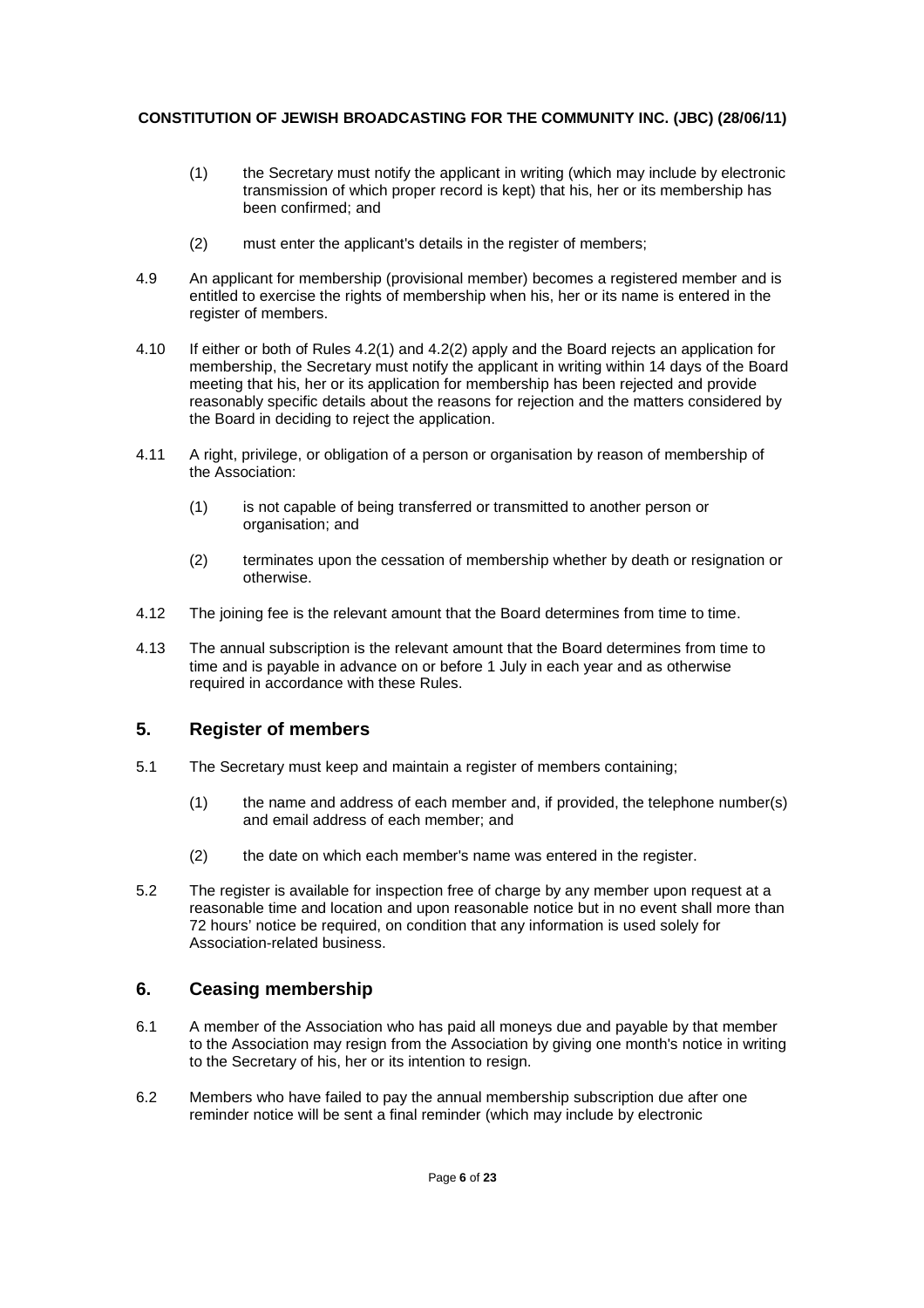transmission of which proper record is kept) giving one month's notice of termination of membership on failure to settle in that period.

- 6.3 On the expiry of the periods referred to in Rule 6.1 and 6.2:
	- (1) the member ceases to be a member; and
	- (2) the Secretary must record in the register of members the date on which the member ceased to be a member, and the reason.

## **7. Discipline, suspension and expulsion of members**

- 7.1 Subject to these Rules, if the Board is of the reasonable opinion that a member has refused or neglected to comply with these Rules, or has been guilty of conduct unbecoming a member or prejudicial to the interests of the Association, the Board may by resolution:
	- (1) suspend that member from membership of the Association for a specified period; or
	- (2) expel that member from the Association.
- 7.2 A resolution of the Board under Rule 7.1 does not take effect unless:
	- (1) at a meeting held in accordance with Rule 7.3, the Board confirms the resolution; and
	- (2) if the member exercises a right of appeal to the Association under this Rule, the Association confirms the resolution in accordance with this Rule.
- 7.3 A meeting of the Board to confirm or revoke a resolution passed under Rule 7.1 must be held not earlier than 14 days, and not later than 28 days, after notice has been given to the member in accordance with Rule 7.4.
- 7.4 For the purposes of giving notice in accordance with Rule 7.3, the Secretary must, as soon as practicable, cause to be given to the member a written notice:
	- (1) setting out the resolution of the Board and the grounds on which it is based; and
	- (2) stating that the member, or his, her or its representative, may address the Board at a meeting to be held not earlier than 14 days and not later than 28 days after the notice has been given to that member; and
	- (3) stating the date, place and time of that meeting; and
	- (4) informing the member that he, she or it may do both of the following:
		- (a) attend that meeting;
		- (b) give to the Board before the date of that meeting a written statement seeking the revocation of the resolution:
	- (5) informing the member that, if at that meeting, the Board confirms the resolution, he, she or it may, not later than 48 hours after that meeting, give the Secretary a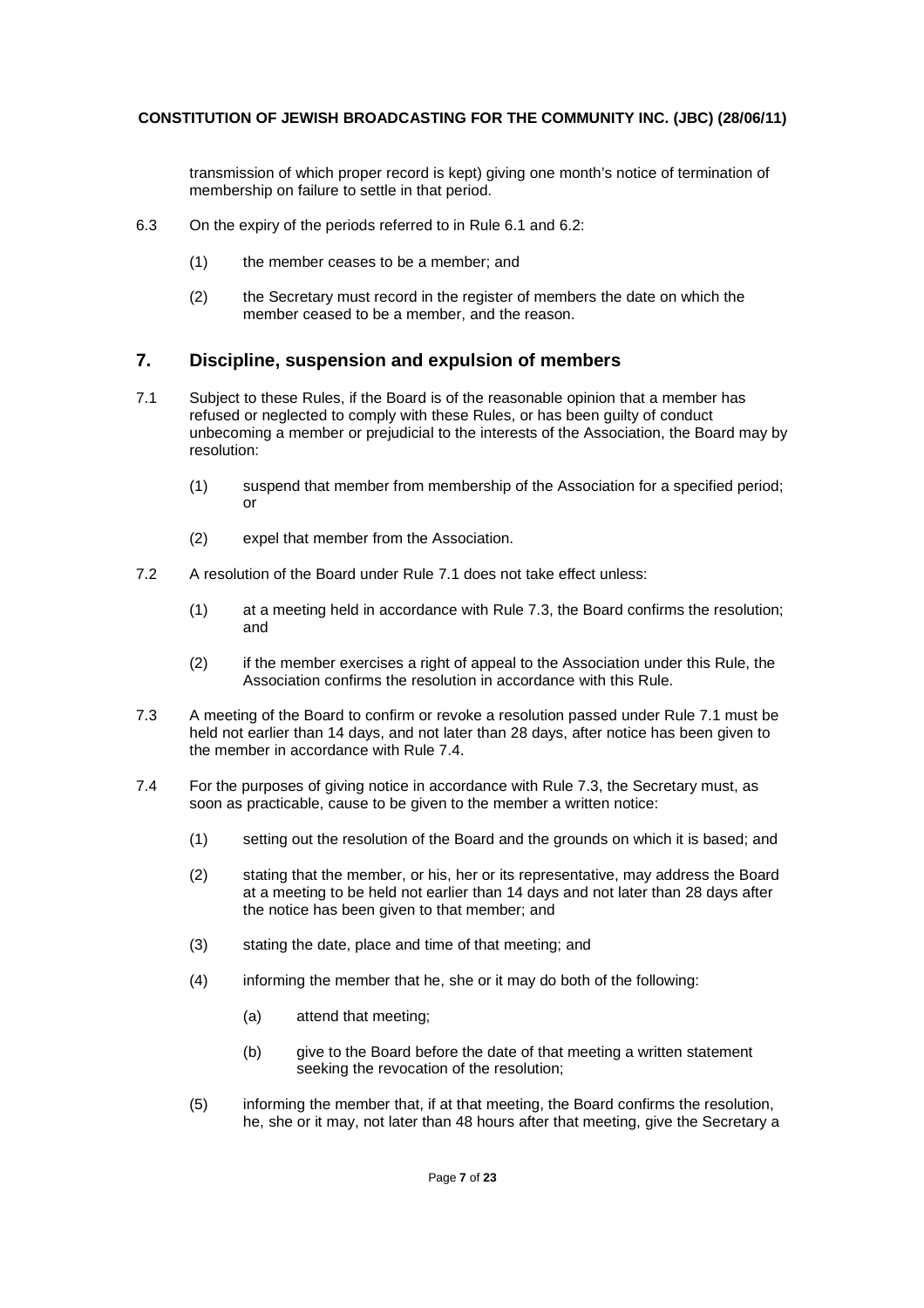notice to the effect that he, she or it wishes to appeal to the Association in general meeting against the resolution.

- 7.5 At a meeting of the Board to confirm or revoke a resolution passed under Rule 7.1, the Board must:
	- (1) give the member, or his, her or its representative an opportunity to be heard; and
	- (2) give due consideration to any written statement submitted by the member; and
	- (3) determine by resolution whether to confirm or to revoke the resolution.
- 7.6 If at the meeting of the Board, the Board confirms the resolution, the member may, not later than 48 hours after that meeting, give the Secretary a notice to the effect that he or she wishes to appeal to the Association in general meeting against the resolution.
- 7.7 If the Secretary receives a notice under Rule 7.6 he, she or it must record the date received, and notify the Board and the Board must convene a general meeting of the Association to be held within 21 days after the date on which the Secretary received the notice.
- 7.8 At a general meeting of the Association convened under Rule 7.7:
	- (1) no business other than the question of the appeal may be conducted;
	- (2) the Board may place before the meeting details of the grounds for the resolution and the reasons for the passing of the resolution;
	- (3) the member, or his, her or its representative, must be given an opportunity to be heard; and
	- (4) the members present must vote by secret ballot on the question whether the resolution should be confirmed or revoked.
- 7.9 A resolution is confirmed if, at the general meeting, not less than two-thirds of the votes cast are in favour of the resolution. In any other case, the resolution is revoked.
- 7.10 A member subject to discipline, suspension or expulsion must be afforded procedural fairness by the Association including the Board and the Secretary.

## **8. Disputes and mediation**

- 8.1 The grievance procedure set out in this Rule applies to disputes under these Rules between:
	- (1) a member and another member; and
	- (2) a member and the Association.
- 8.2 The parties to the dispute must meet and discuss the matter in dispute and use reasonable endeavours to resolve the dispute within 14 days of the dispute coming to the attention of all parties.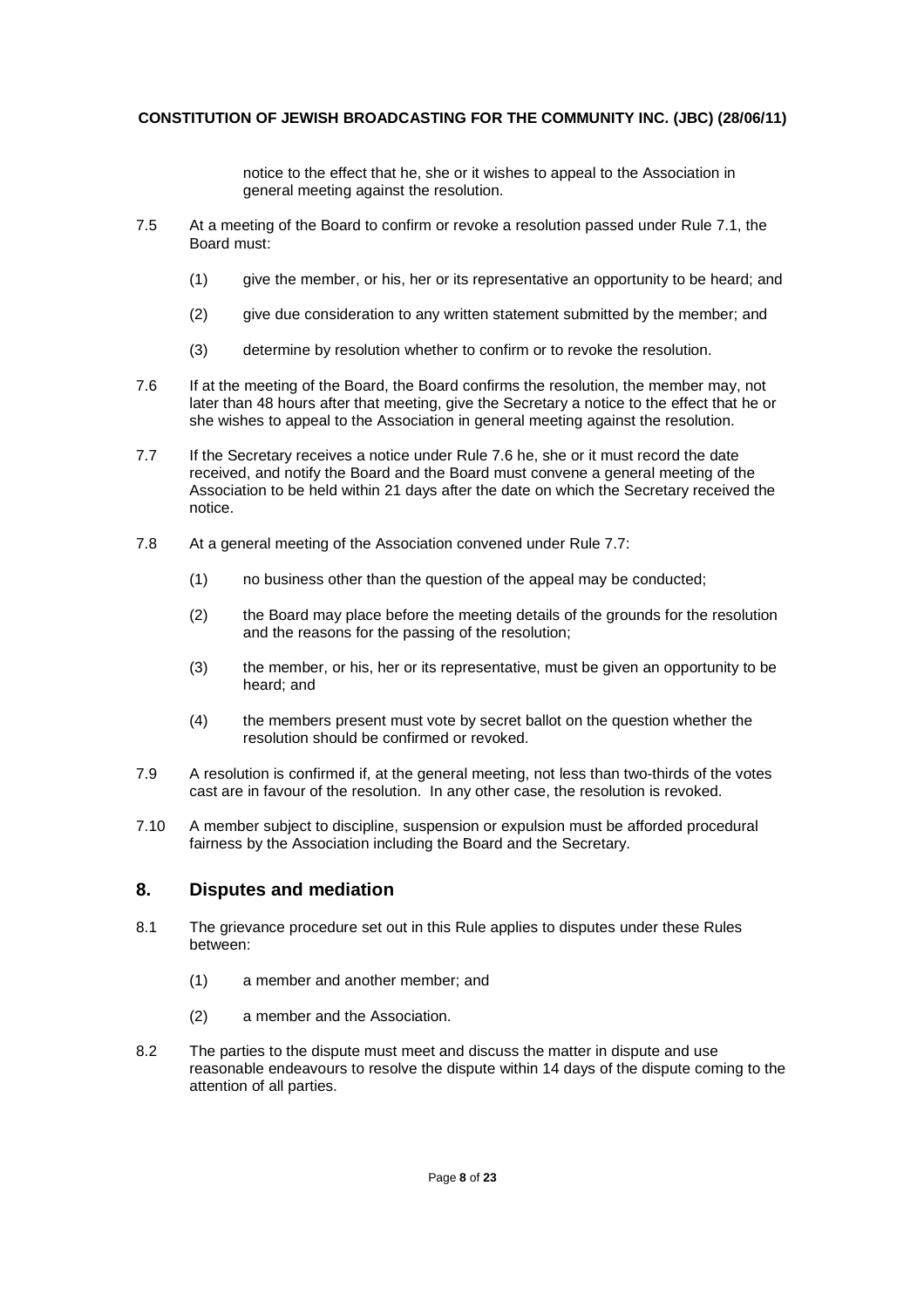- 8.3 The parties must hold a meeting in the presence of a mediator if the dispute is not resolved within the period referred to in Rule 8.2.
- 8.4 The mediator must be:
	- (1) a person chosen by agreement between the parties; and
	- (2) in the absence of agreement:
		- (a) in the case of a dispute between a member and another member, a person appointed by the Board of the Association; or
		- (b) in the case of a dispute between a member and the Association, a person who is a mediator appointed or employed by the Dispute Settlement Centre of Victoria (Department of Justice) and if that body or its successor no longer exists, the president for the time being of the Law Institute of Victoria.
- 8.5 A member of the Association can be a mediator but the mediator cannot be a member who is a party to the dispute.
- 8.6 The parties to the dispute must, in good faith, attempt to settle the dispute by mediation.
- 8.7 The mediator, in conducting the mediation, must
	- (1) give the parties to the mediation process every reasonable opportunity to be heard; and
	- (2) allow due consideration by all parties of any written statement submitted by any party provided that written statement was provided to each other party on the same date it was provided to the mediator; and
	- (3) ensure that procedural fairness is afforded to each of the parties.
- 8.8 The mediator must not determine the dispute.
- 8.9 If the mediation process does not result in the dispute being resolved, the parties may seek to resolve the dispute in accordance with the Act or otherwise at law.

## **9. Annual general meetings**

- 9.1 The Board may determine the date, time and place of the annual general meeting of the Association.
- 9.2 The notice convening the annual general meeting must specify that the meeting is an annual general meeting.
- 9.3 The ordinary business of the annual general meeting shall be:
	- (1) to confirm the minutes of the previous annual general meeting and of any general meeting held since that meeting; and
	- (2) to receive from the Board reports about the transactions and activities of the Association during the last preceding financial year; and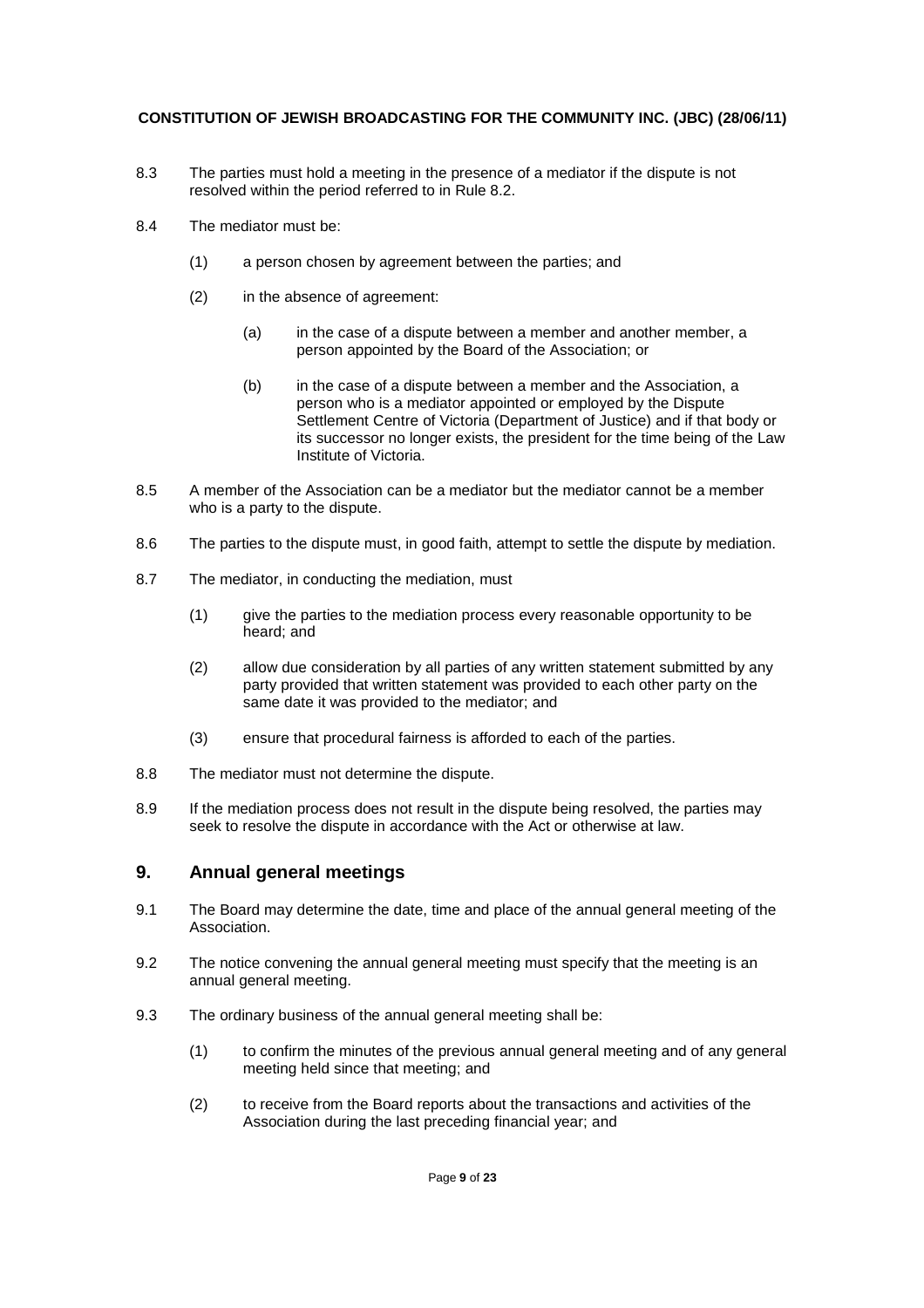- (3) to elect officers of the Association and the ordinary members of the Board but only biennially; and
- (4) to receive and consider the statement submitted by the Association in accordance with section 30(3) of the Act.
- 9.4 The annual general meeting may conduct any special business of which notice has been given in accordance with these Rules.

## **10. Special general meetings**

- 10.1 In addition to the annual general meeting, any other general meetings may be held in the same year.
- 10.2 All general meetings other than the annual general meeting are special general meetings.
- 10.3 The Board may, whenever it thinks fit, convene a special general meeting of the Association.
- 10.4 If, but for this Rule, more than 15 months would elapse between annual general meetings, the Board must convene a special general meeting before the expiration of that period.
- 10.5 The Board must, on the request in writing of not less than 15 per cent of the total number of members, convene a special general meeting of the Association.
- 10.6 The request for a special general meeting must:
	- (1) state the objects of the meeting; and
	- (2) be signed by the members requesting the meeting; and
	- (3) be sent to the address of the Secretary,

and the request may be comprised in any one or more documents.

- 10.7 If the Board does not cause a special general meeting to be held within two months after the date on which the request is sent to the address of the Secretary, the members making the request, or any of them, may convene a special general meeting to be held not later than four months after that date.
- 10.8 If a special general meeting is convened by members in accordance with this Rule, it must be convened in the same manner so far as possible as a meeting convened by the Board and all reasonable expenses incurred in convening the special general meeting must be refunded by the Association to the persons incurring the expenses within seven days of presentation of evidence of expenditure.

## **11. Special business**

All business that is conducted at a special general meeting and all business that is conducted at the annual general meeting, except for business conducted under the Rules as ordinary business of the annual general meeting, is deemed to be special business.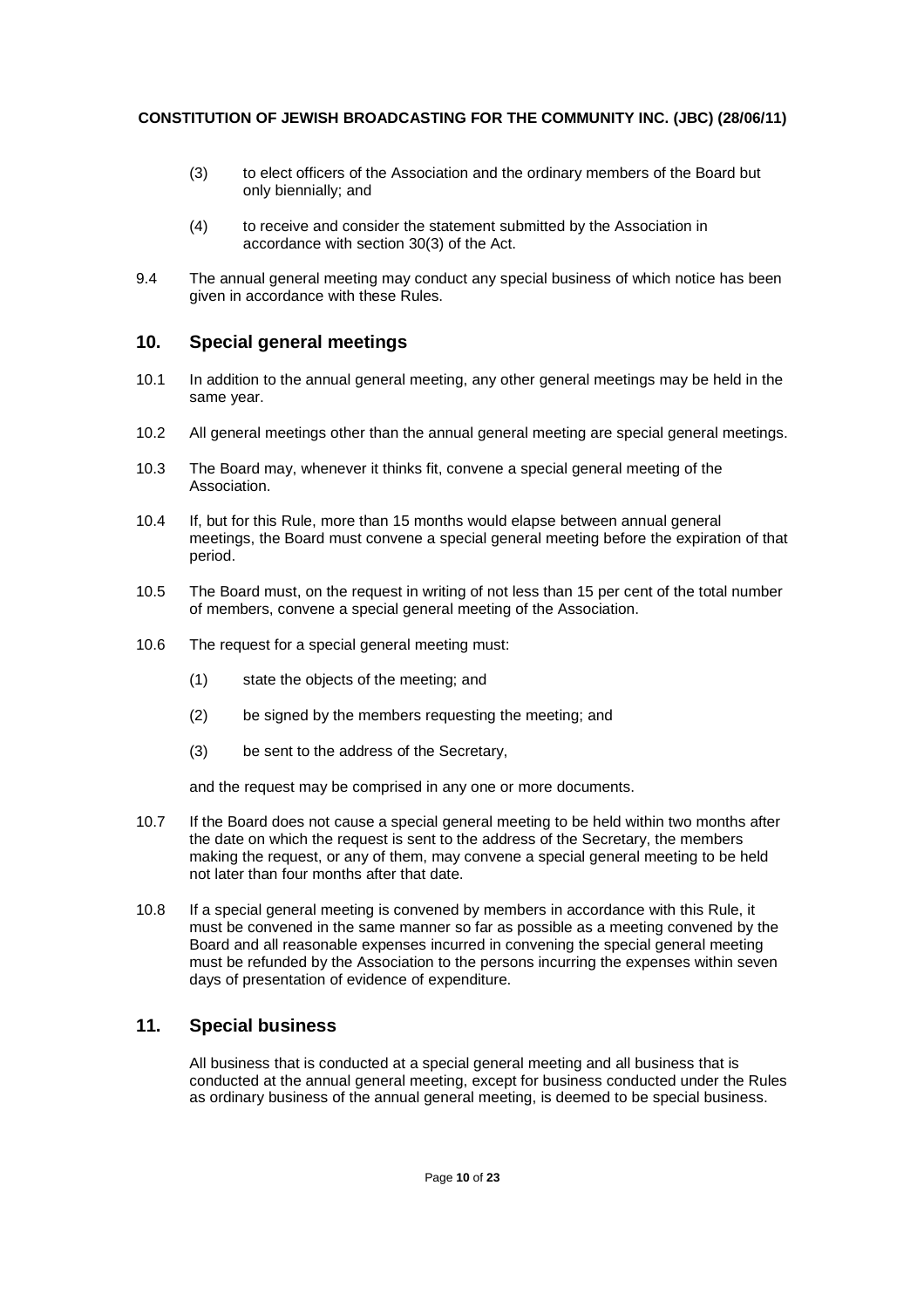## **12. Notice of general meetings**

- 12.1 The Secretary, at least 14 days, or if a special resolution has been proposed at least 21 days, before the date fixed for holding a general meeting of the Association, must cause to be sent to each member of the Association, a notice stating the place, date and time of the meeting and the nature of the business to be conducted at the meeting.
- 12.2 Notice may be sent to each member:
	- (1) by prepaid post to that member's address set out in the register of members; or
	- (2) if the member has requested that notices from the Association be sent by facsimile or by email, then to his, her or its facsimile number or email address set out in the register of members.
- 12.3 No business other than that set out in the notice convening the meeting may be conducted at the meeting.
- 12.4 A member intending to bring any business before a meeting may notify in writing, or by electronic transmission, the Secretary of that business, who must include that business in the notice calling the next general meeting.

## **13. Quorum at general meetings**

- 13.1 No item of business may be conducted at a general meeting unless a quorum of members entitled under these Rules to vote is present at the time when the meeting is considering that item.
- 13.2 Five members personally present (being members entitled under these Rules to vote at a general meeting) constitute a quorum for the conduct of the business of a general meeting.
- 13.3 If, within half an hour after the appointed time for the commencement of a general meeting, a quorum is not present;
	- (1) in the case of a meeting convened upon the request of members, the meeting is dissolved; and
	- (2) in any other case, the meeting shall stand adjourned to the same day in the next week at the same time and (unless another place is specified by the Chairperson at the time of the adjournment or by written notice to members given before the day to which the meeting is adjourned) at the same place.
- 13.4 If at the adjourned meeting a quorum is not present within half an hour after the time appointed for the commencement of the meeting, the members personally present (being not less than 3) shall be a quorum.

# **14. Presiding at general meetings**

14.1 The President, or in the President's absence, the Vice-President, shall preside as Chairperson at each general meeting of the Association except that if the President and the Vice-President are both absent from a general meeting at its commencement, or are unable or unwilling to preside, the members present must select one of their number to preside as Chairperson for that general meeting.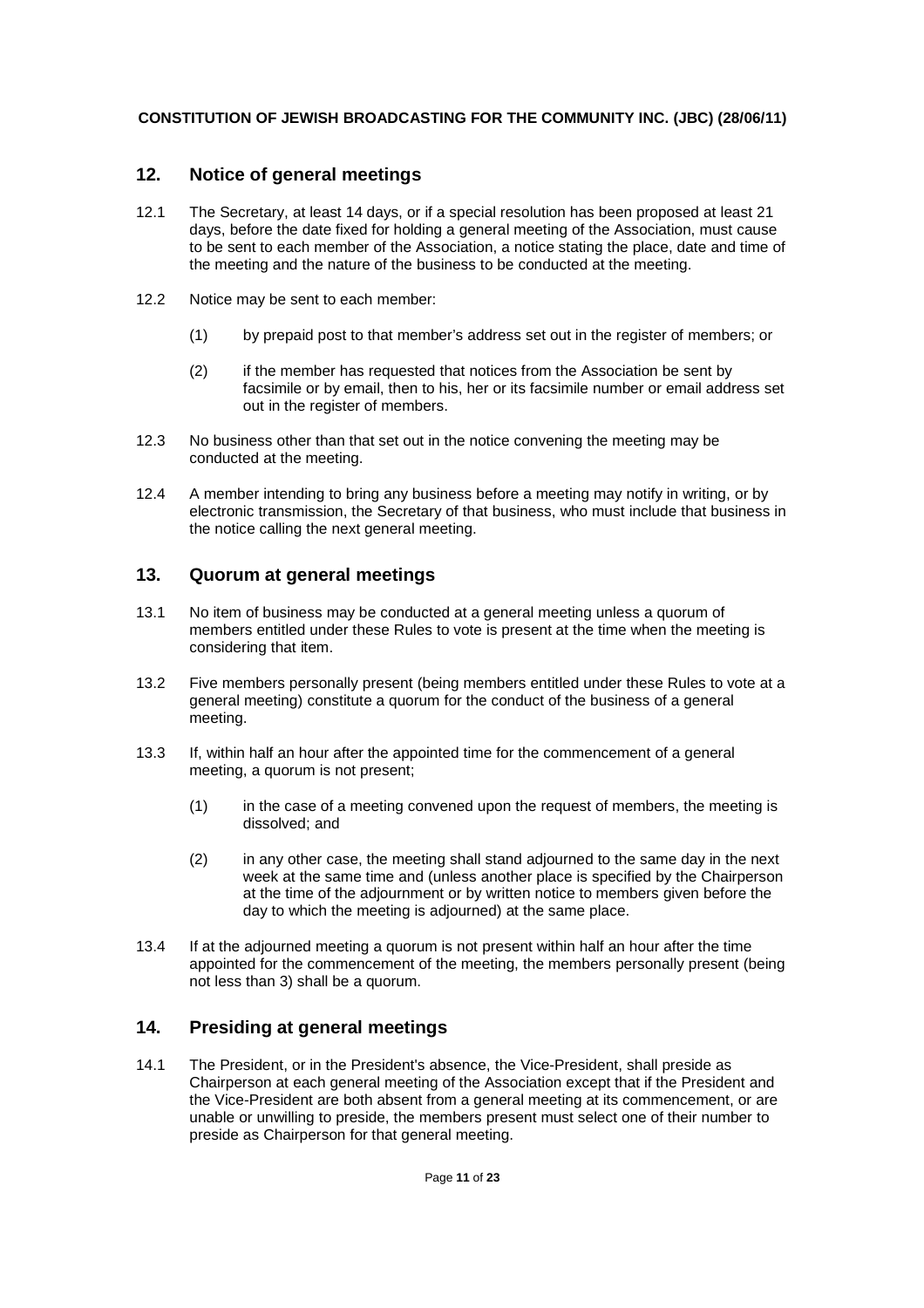## **15. Adjournment of meetings**

- 15.1 The person presiding may, with the consent of a majority of members present at the meeting, adjourn the meeting from time to time and place to place.
- 15.2 No business may be conducted at an adjourned meeting other than the unfinished business from the meeting that was adjourned.
- 15.3 If a meeting is adjourned for 14 days or more, notice of the adjourned meeting must be given in accordance with Rule 12.
- 15.4 Except as provided in Rule 15.3, it is not necessary to give notice of an adjournment or of the business to be conducted at an adjourned meeting.

## **16. Voting at general meetings**

- 16.1 Upon any question arising at a general meeting of the Association, an individual member has one vote only. For the purposes of general meetings only, an organisational member has 2 votes.
- 16.2 All votes must be given personally or by proxy.
- 16.3 In the case of an equality of voting on a question, the Chairperson of the meeting is entitled to exercise a second or casting vote.
- 16.4 An individual or organisational member is not entitled to vote at a general meeting unless all moneys due and payable by the member to the Association have been paid, other than the amount of the annual subscription payable in respect of the current financial year.

## **17. Poll at general meetings**

- 17.1 If at a meeting a poll on any question is demanded by not less than 3 members, it must be taken at that meeting in such manner as the Chairperson may direct and the resolution of the poll shall be deemed to be a resolution of the meeting on that question.
- 17.2 A poll that is demanded on the election of a Chairperson or on a question of an adjournment must be taken immediately and a poll that is demanded on any other question must be taken at such time before the close of the meeting as the Chairperson may direct.

## **18. Manner of determining whether resolution carried**

If a question arising at a general meeting of the Association is determined on a show of hands:

- (1) a declaration by the Chairperson that a resolution has been:
	- (a) carried; or
	- (b) carried unanimously; or
	- (c) carried by a particular majority; or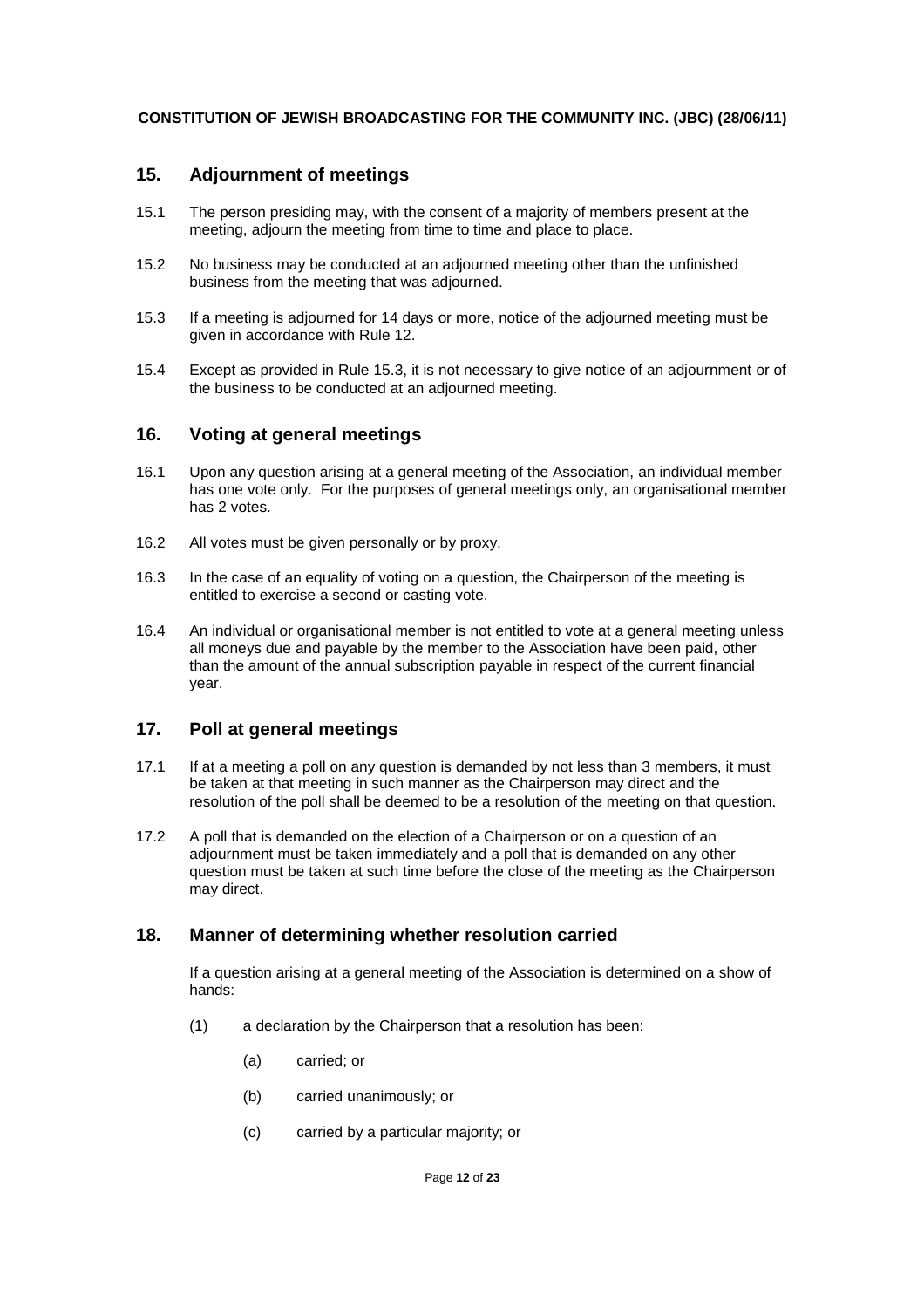- (d) lost; and
- (2) an entry to that effect in the minute book of the Association is conclusive evidence of the fact, without proof of the number or proportion of the votes recorded in favour of, or against, that resolution.

### **19. Proxies**

- 19.1 Each member is entitled to appoint another member as a proxy in accordance with 19.3 below by notice given to the Secretary no later than 24 hours before the time of the meeting in respect of which the proxy is appointed.
- 19.2 The notice appointing the proxy must be:
	- (1) for a meeting of the Association convened under Rule 7.7 in the form set out in Annexure B; or
	- (2) in any other case, in the form set out in Annexure C.
- 19.3 A member may not be the proxy for more than two other members at any particular time (an organisational member carrying proxies for 2 other organisational members may therefore carry a maximum of  $3 \times 2 = 6$  votes).

## **20. Board**

- 20.1 The affairs of the Association shall be managed by the Board.
- 20.2 The Board:
	- (1) is responsible for the management of the Association, and shall control and manage the business and affairs of the Association; and
	- (2) subject to these Rules, the Act and the Regulations:
		- (a) may exercise all such powers and functions as may be exercised by the Association other than those powers and functions that are required by these Rules to be exercised by general meetings of the members of the Association; and
		- (b) has power to perform all such acts and things as appear to the Board to be essential for the proper management of the business and affairs of the **Association**

## **21. Membership of the Board**

- 21.1 Membership of the Board shall be open to a member of the Association (whether individual or organisational) who is 18 or more years of age.
- 21.2 On each occasion on which the Board agrees, up to two representatives of a youth or other committee of the Association may attend a meeting of the Board but those representatives have neither voting rights nor any automatic right of audience.
- 21.3 Members of the Board, whether individual or organisational: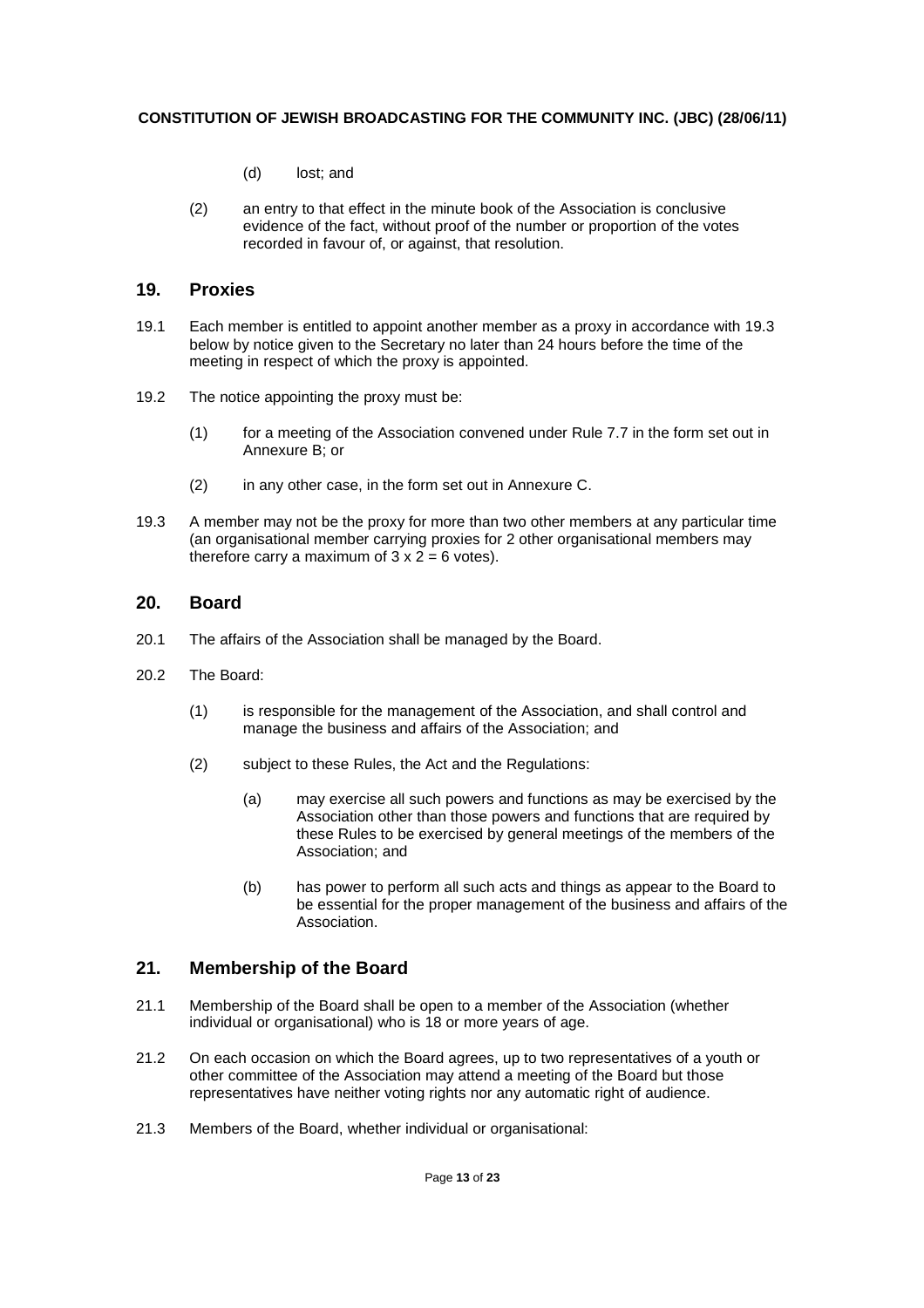- (1) have one vote each for the purposes of votes of the Board;
- (2) must work to further the Objects of the Association; and
- (3) must acknowledge that they constitute part of the Board as individuals, not as representatives of another organisation, and they are bound by the collective responsibility of the Board and its decisions.

## **22. Election to the Board**

- 22.1 Subject to the Act, the Board shall consist of:
	- (1) the officers of the Association as in Rule 24 below, each of whom shall be elected to be an officer at the annual general meeting of the Association; and
	- (2) five ordinary members of the Association, each of whom shall be elected at a biennial annual general meeting of the Association.
- 22.2 Each member of the Board shall hold office until the second AGM after which they took office.
- 22.3 The Board may at any time co-opt any person as a member of the Board.
- 22.4 In the event of a casual vacancy in any office referred to in Rule 22.1, the Board may appoint one of the members of the Association (as long as he or she is 18 or more years of age) to the vacant office and the member appointed shall hold office until the second AGM after which they took office.
- 22.5 The Board may consult and share information with and seek and obtain advice from any person whether or not that person is a member of the Association for the furtherance of the Objects of the Association.

# **23. Committees**

- 23.1 The Board may establish such committees as the Board may determine from time to time in the furtherance of the Objects.
- 23.2 Membership of a committee shall be open only to Members of the Association but a committee may consult and share information with and seek and obtain advice from any person whether or not that person is a member of the Association for the furtherance of the Objects.
- 23.3 Membership of a committee shall comprise no more than 2 members of the Board and such other persons as the Board may appoint. Any person appointed to a committee shall hold office for such period and on such terms as shall be determined by the Board.
- 23.4 A committee must report to the Board and shall only act according to the Objects and in a manner and within a scope approved by the Board from time to time.
- 23.5 The Board may dissolve a committee at any time.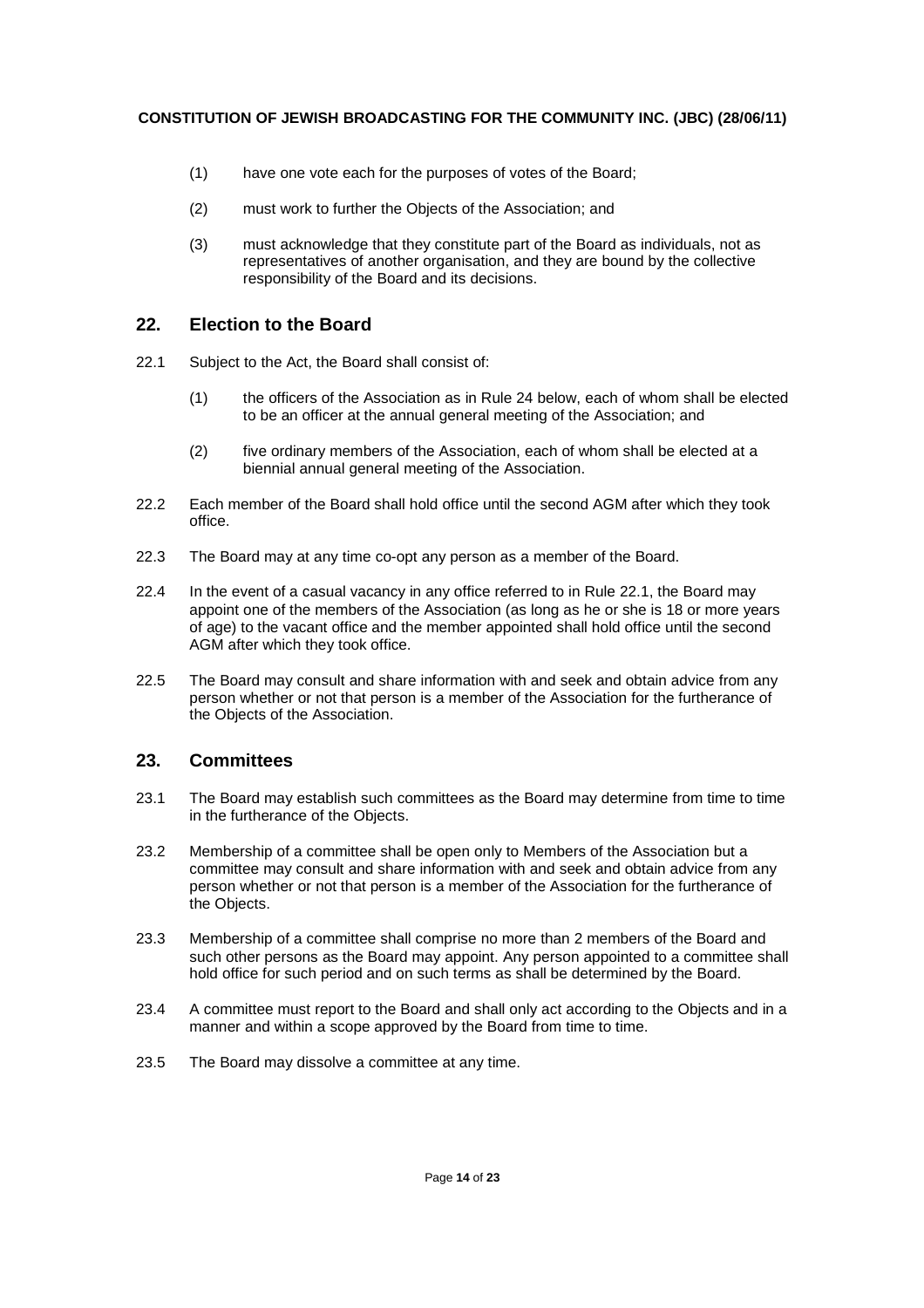## **24. Office holders**

24.1 The officers of the Association shall be:

- (1) a president;
- (2) a vice-president;
- (3) a treasurer;
- (4) a Secretary;

Election of president, treasurer and secretary automatically authorises them as signatories for the banking and common seal purposes of the Association for the duration of their office only.

24.2 The provisions of Rule 26, so far as they are applicable and with the necessary modifications, apply to and in relation to the election of persons to any of the offices referred to in Rule 24.1.

## **25. Ordinary members of the Board**

- 25.1 Subject to these Rules, each ordinary member of the Board shall hold office until the second annual general meeting after which they took office but is then eligible for reelection.
- 25.2 In the event of a casual vacancy in any office referred to in Rule 24 or in the Board, the Board may appoint one of the members of the Association to the vacant office and the member appointed may continue in office until the second annual general meeting after which they took office.

## **26. Election of officers and ordinary Board members**

- 26.1 Nominations of candidates for election as officers of the Association or as ordinary members of the Board must be:
	- (1) made in writing, signed by two members of the Association and accompanied by the written consent of the candidate (which may be endorsed on the form of nomination); and
	- (2) delivered to the Secretary not less than 1 day before the date fixed for the holding of the annual general meeting.
- 26.2 A candidate may only be nominated for one office, and as an ordinary member of the Board, prior to the annual general meeting.
- 26.3 If insufficient nominations are received to fill all vacancies on the Board, the candidates nominated shall be deemed to be elected and further nominations may be received at the annual general meeting.
- 26.4 If the number of nominations received is equal to the number of vacancies to be filled, the persons nominated shall be deemed to be elected.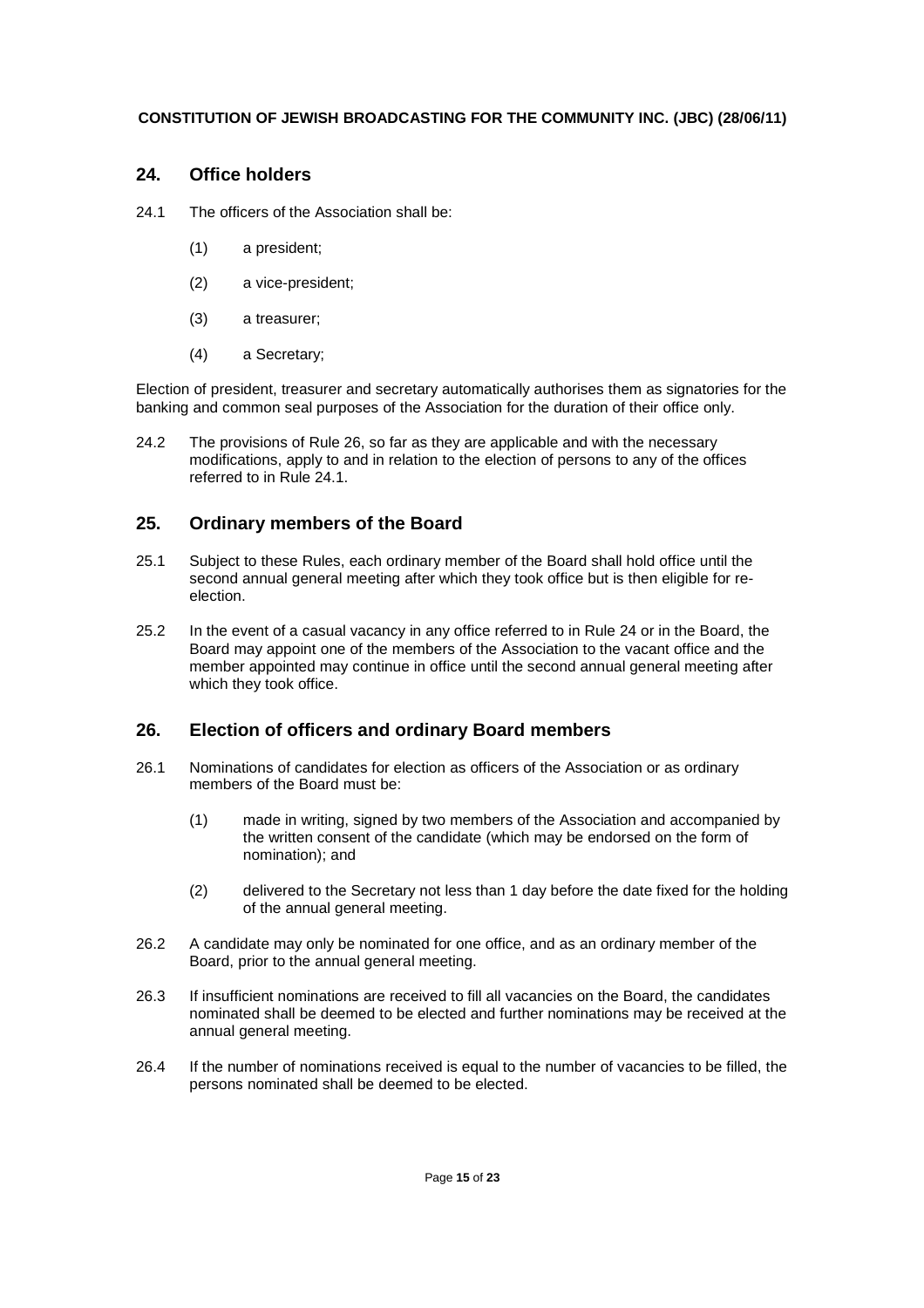- 26.5 If the number of nominations exceeds the number of vacancies to be filled, a ballot must be held.
- 26.6 The ballot for the election of officers and ordinary members of the Board must be conducted at the annual general meeting in such manner as the Board may direct.

## **27. Vacancies**

The office of an officer of the Association, or of an ordinary member of the Board, becomes vacant if the officer or member:

- (1) ceases to be a member of the Association; or
- (2) becomes an insolvent under administration within the meaning of the Corporations Act; or
- (3) resigns from office by notice in writing given to the Secretary.

## **28. Meetings of the Board**

- 28.1 The Board must convene at least 3 times in each year at such place and such times as the Board may determine.
- 28.2 Meetings may be conducted remotely or members may participate remotely, by electronic or telephonic or other means, provided the majority of members agree and all those participating can hear and be heard.
- 28.3 Special meetings of the Board may be convened by the President or by any 6 members of the Board.

## **29. Notice of Board meetings**

- 29.1 Written notice of each Board meeting must be given to each member of the Board at least 2 business days before the date of the meeting.
- 29.2 Written notice must be given to members of the Board of any special meeting specifying the general nature of the business to be conducted and no other business may be conducted at such a meeting.

## **30. Quorum for Board meetings**

- 30.1 Any 2 officers and any 3 other members of the Board constitute a quorum for the conduct of the business of a meeting of the Board.
- 30.2 No binding decisions may be made unless a quorum is present.
- 30.3 If within half an hour of the time appointed for the meeting a quorum is not present:
	- (1) in the case of a special meeting—the meeting lapses;
	- (2) in any other case—the meeting shall stand adjourned to the same place and the same time and day in the following week.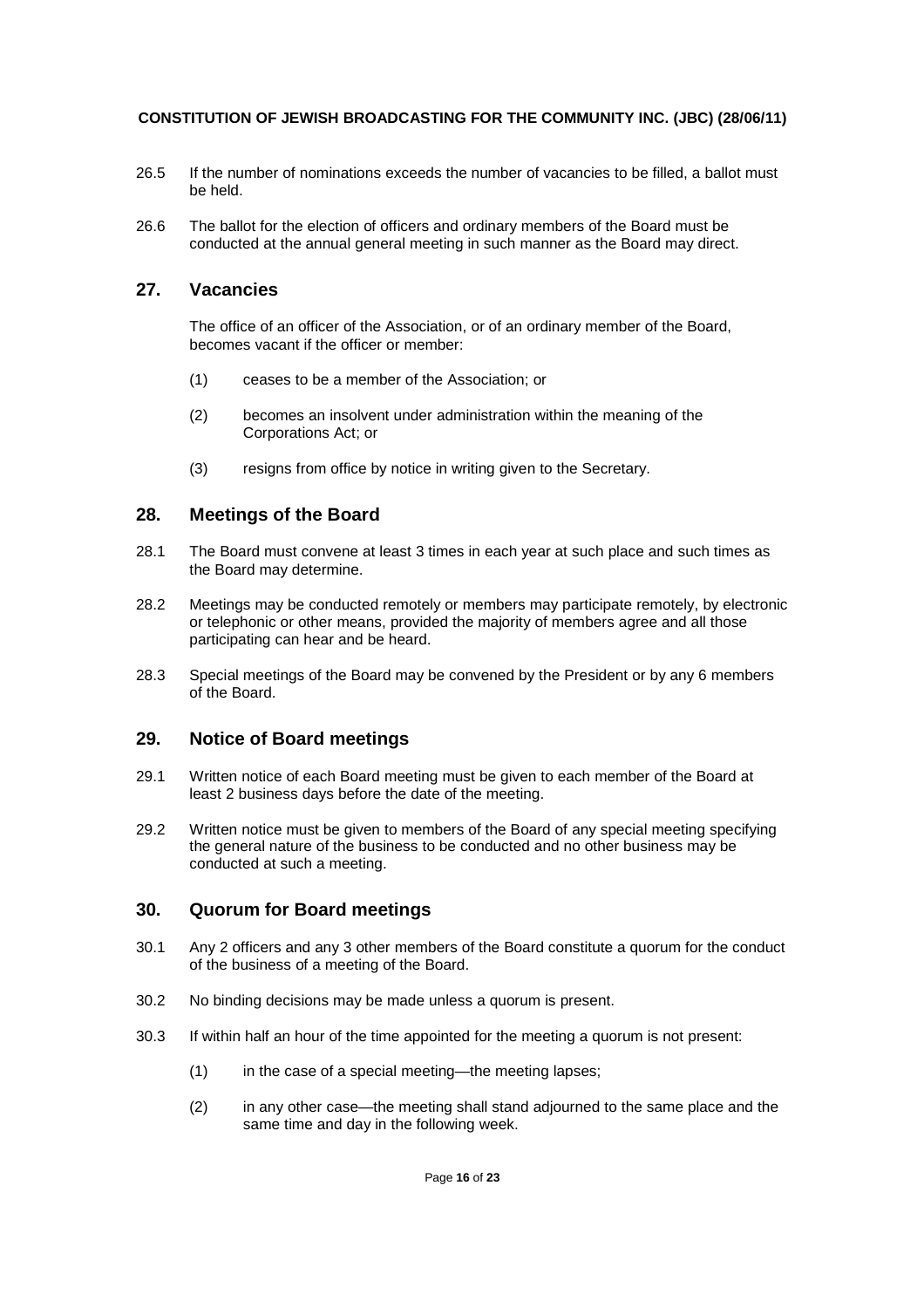30.4 The Board may act notwithstanding any vacancy on the Board.

## **31. Presiding at Board meetings**

At meetings of the Board:

- (1) the President or, in the President's absence, the Vice-President presides; or
- (2) if the President and the Vice-President are absent, or are unwilling or unable to preside, the members present must choose one of their number to preside.

## **32. Voting at Board meetings**

- 32.1 Questions arising at a meeting of the Board, or at a meeting of any committee appointed by the Board, shall be determined on a show of hands or, if a member requests, by a poll taken in such manner as the person presiding at that meeting may determine.
- 32.2 Each member present at a meeting of the Board, or at a meeting of any committee appointed by the Board (including the person presiding at the meeting), is entitled to one vote and, in the event of an equality of votes on any question, the person presiding may exercise a second or casting vote.

## **33. Removal of Board member**

- 33.1 The Association in general meeting may, by resolution to a future meeting, remove any member of the Board before the expiration of the member's term of office and appoint another member in his or her place to hold office until the expiration of the term of the first-mentioned member.
- 33.2 A member who is the subject of a proposed resolution referred to in Rule 33.1 may make representations in writing to the Secretary or President of the Association (not exceeding a reasonable length) and may request that the representations be provided to the members of the Association.
- 33.3 The Secretary or the President may give a copy of the representations to each member of the Association or, if they are not so given, the member may require that they be read out at the meeting.

## **34. Minutes of meetings**

The Secretary must keep minutes of the resolutions and proceedings of each general meeting, and each Board meeting, together with a record of the names of persons present at general and at Board meetings.

## **35. Funds**

- 35.1 The Treasurer of the Association must:
	- (1) collect and receive all moneys due to the Association and make all payments authorised by the Association; and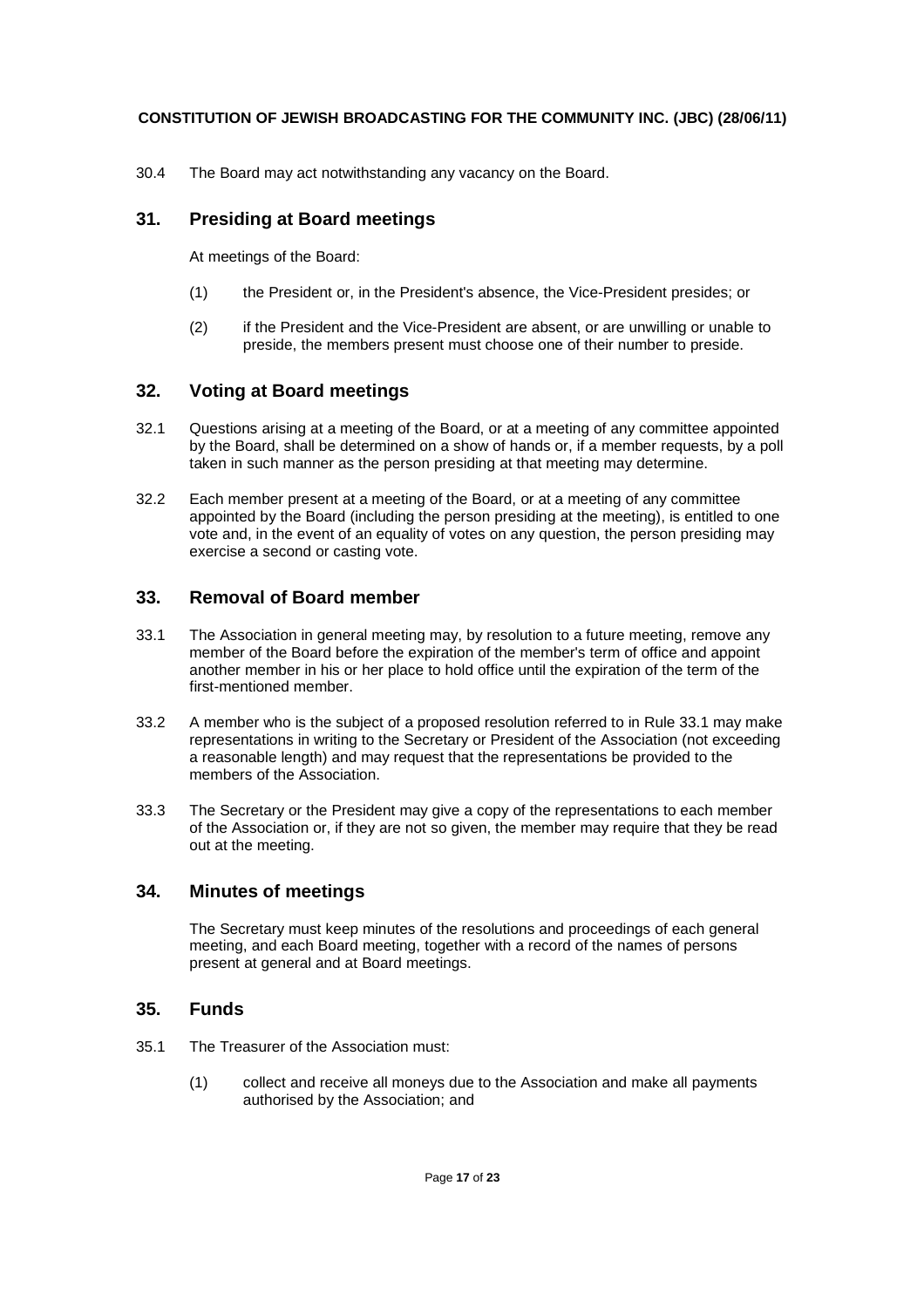- (2) keep correct accounts and books showing the financial affairs of the Association with full details of all receipts and expenditure connected with the activities of the Association.
- 35.2 All cheques, drafts, bills of exchange, promissory notes and other negotiable instruments must be signed by two previously authorised members of the Board. Electronic banking also requires authorisation by two previously authorised members of the Board.
- 35.3 The funds of the Association shall be derived from membership fees, annual subscriptions, donations, grants, fees, charges and such other sources as the Board determines.

## **36. Seal**

- 36.1 The common seal of the Association must be kept in the custody of the Secretary.
- 36.2 The common seal must not be affixed to any instrument except by the authority of the Board and the affixing of the common seal must be attested by the signatures either of two previously authorised members of the Board or of one member of the Board and of the public officer of the Association.

## **37. Notice to members**

Except for the requirement in Rule 37, any notice that is required to be given to a member, by on behalf of the Association, under these Rules may be given by:

- (1) delivering the notice to the member personally; or
- (2) sending it by prepaid post addressed to the member at that member's address shown in the register of members; or
- (3) facsimile transmission, if the member has requested that the notice be given to him or her in this manner; or
- (4) electronic transmission, if the member has agreed that the notice be given to him or her in this manner.

## **38. Broadcasting**

The Association shall broadcast or allow to be broadcast programmes at such times and with such frequency as the Board may determine from time to time.

## **39. Winding up**

In the event of the winding up or the cancellation of the incorporation of the Association, the assets of the Association shall be transferred to an established successor body, or, in the absence of such a body to the Jewish Community Council of Victoria Inc but always in accordance with the provisions of the Act.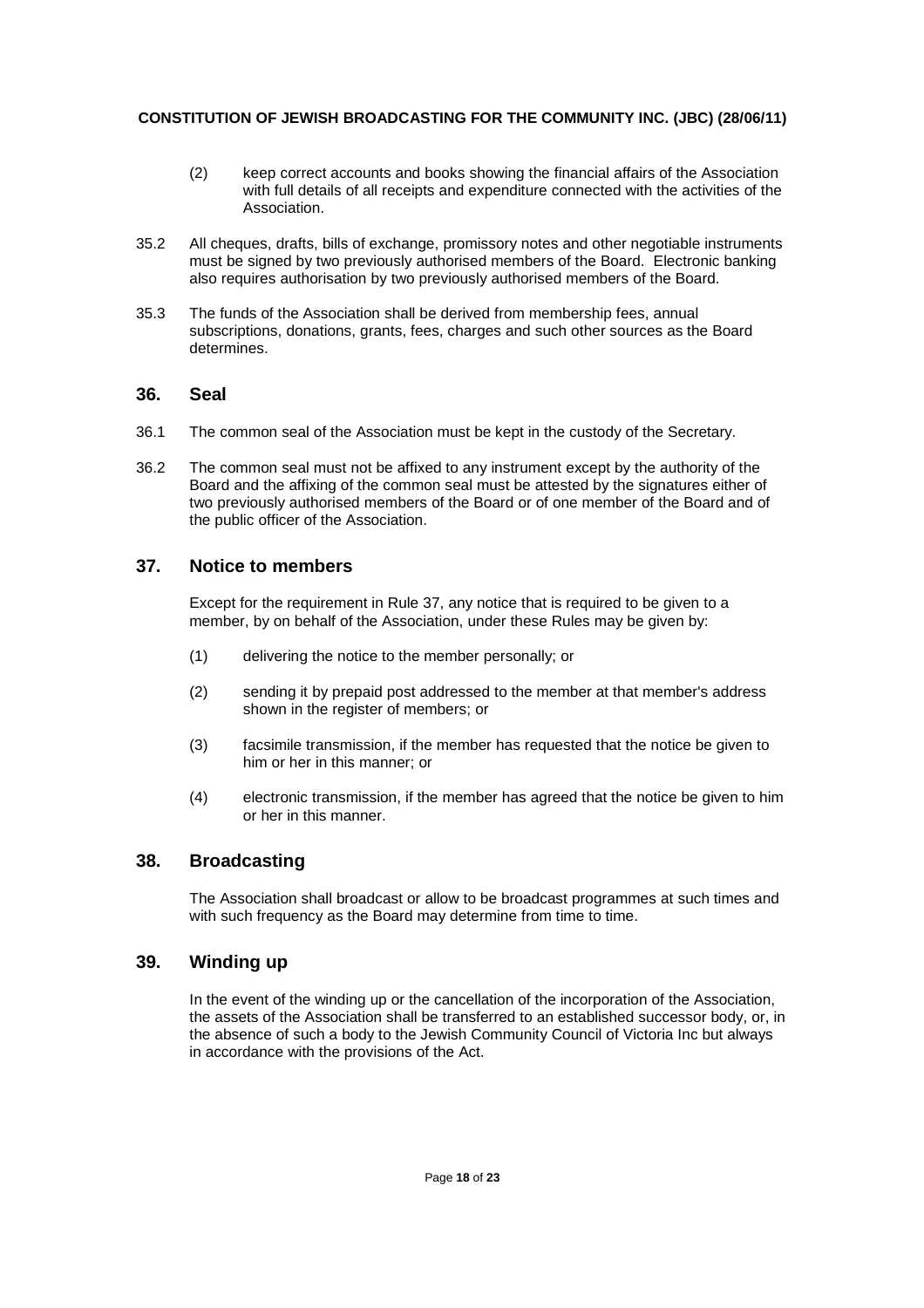## **40. Claims**

The value of each claim (whether financial legal) that a member has or pursues against the Association is limited to one Australian dollar.

## **41. Custody and inspection of books and records**

- (1) Except as otherwise provided in these Rules, the Secretary must keep in his or her custody or under his or her control all books, documents and securities of the Association.
- (2) All accounts, books, securities and any other relevant documents of the Association must be available for inspection free of charge by any member upon request.
- (3) A member may request permission from the Board to inspect any accounts, books, securities and any other relevant documents of the Association.
- (4) Any information obtained by members may be used solely for the furtherance of the Objects or as otherwise agreed by the Board in writing.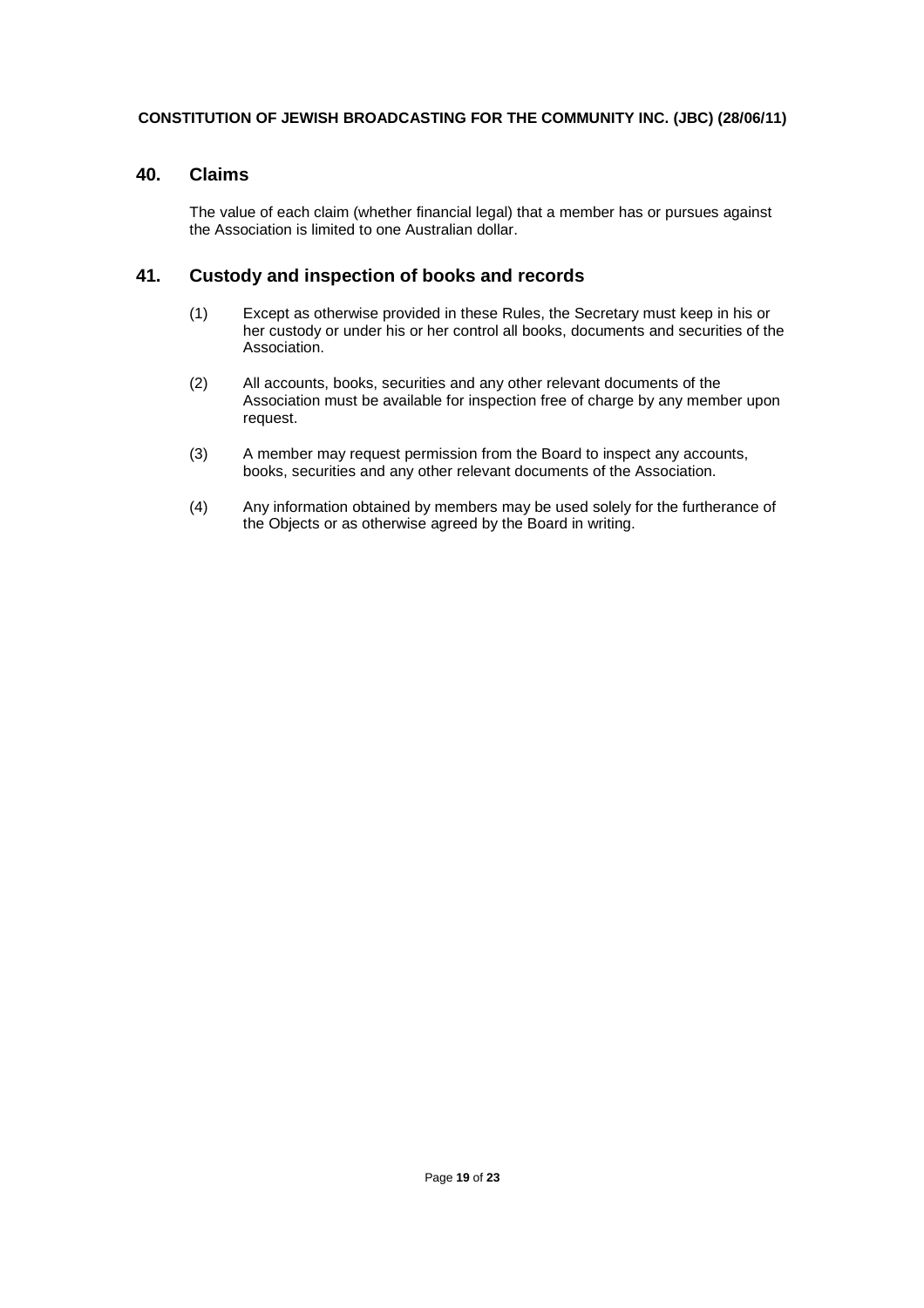### **Annexure A**

#### **APPLICATION FOR INDIVIDUAL OR ORGANISATIONAL MEMBERSHIP OF JEWISH BROADCASTING FOR THE COMMUNITY INC.**

#### APPLICANT:

NAME:<br>Either: I, Either: I,<br>Or: We (organisational name declare that I am Jewish and (continue below) We (organisational name

desire to become a member of JEWISH BROADCASTING FOR THE COMMUNITY INC.

I hereby state that I/we subscribe to the Statement of Purposes of the Association and that I/we support the aspirations and interests of the Australian Jewish community and the Objects as set out in the Constitution, and I/we agree to be bound by the Rules of the Association as in force and amended from time to time.

Signature of Applicant: Date: Date: Position in organisation if an organisational application: PRINT NAME: WE GET A RESIDENCE TO A RESIDENCE A RESIDENCE OF A RESIDENCE OF A RESIDENCE OF A RESIDENCE OF A RESIDENCE OF A RESIDENCE OF A RESIDENCE OF A RESIDENCE OF A RESIDENCE OF A RESIDENCE OF A RESIDENCE OF A RESIDENCE AGE RANGE (for individual - please indicate as appropriate): 13-17 / 18-35 / 36-50 / 51-65 / 66+ ADDRESS: Postcode: EMAIL: **BEST phone number: BEST phone number: BEST phone number: BEST phone number:** (If you give an email address we will use that for official notifications unless requested otherwise)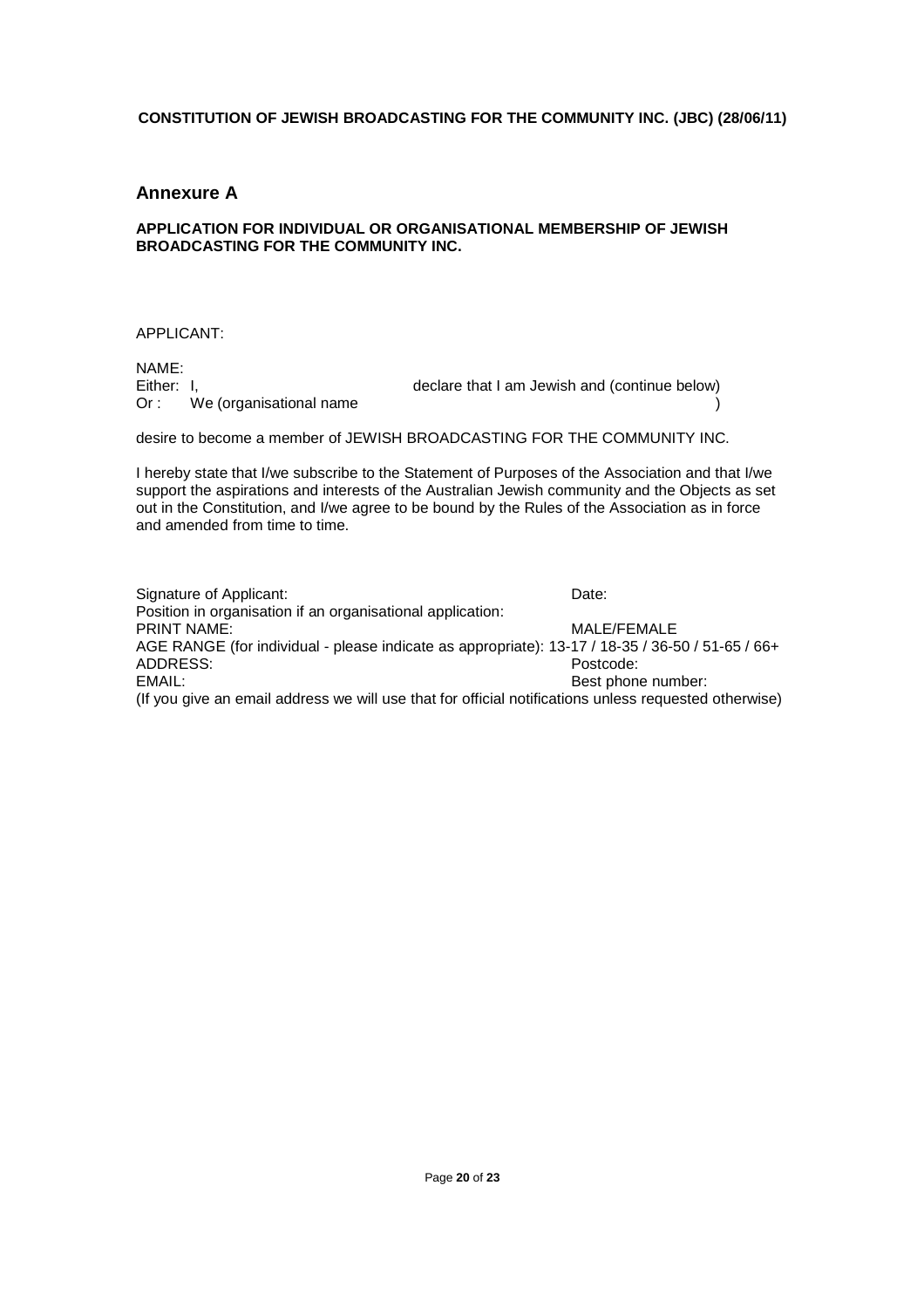## **Annexure B:**

#### **FORM OF APPOINTMENT OF PROXY FOR MEETING OF JEWISH BROADCASTING FOR THE COMMUNITY INC. CONVENED UNDER RULE 7.7**

| Ι,                                                                                 | (name)                    |  |
|------------------------------------------------------------------------------------|---------------------------|--|
| Of                                                                                 | (address)                 |  |
| being a member of JEWISH BROADCASTING FOR THE COMMUNITY INC.                       |                           |  |
| appoint                                                                            | (name of proxy holder)    |  |
| Of                                                                                 | (address of proxy holder) |  |
| being a member of that Incorporated Association, as my proxy to vote for me on my  |                           |  |
| behalf at the appeal to the general meeting of the Association convened under Rule |                           |  |
| 7.7, to be held on-                                                                | (date of meeting)         |  |
| and at any adjournment of that meeting.                                            |                           |  |

I authorise my proxy to vote on my behalf at their discretion in respect of the following resolution (insert details of resolution passed under Rule 7.1.)

| Signed | Date |
|--------|------|
|        |      |

\_\_\_\_\_\_\_\_\_\_\_\_\_\_\_\_\_\_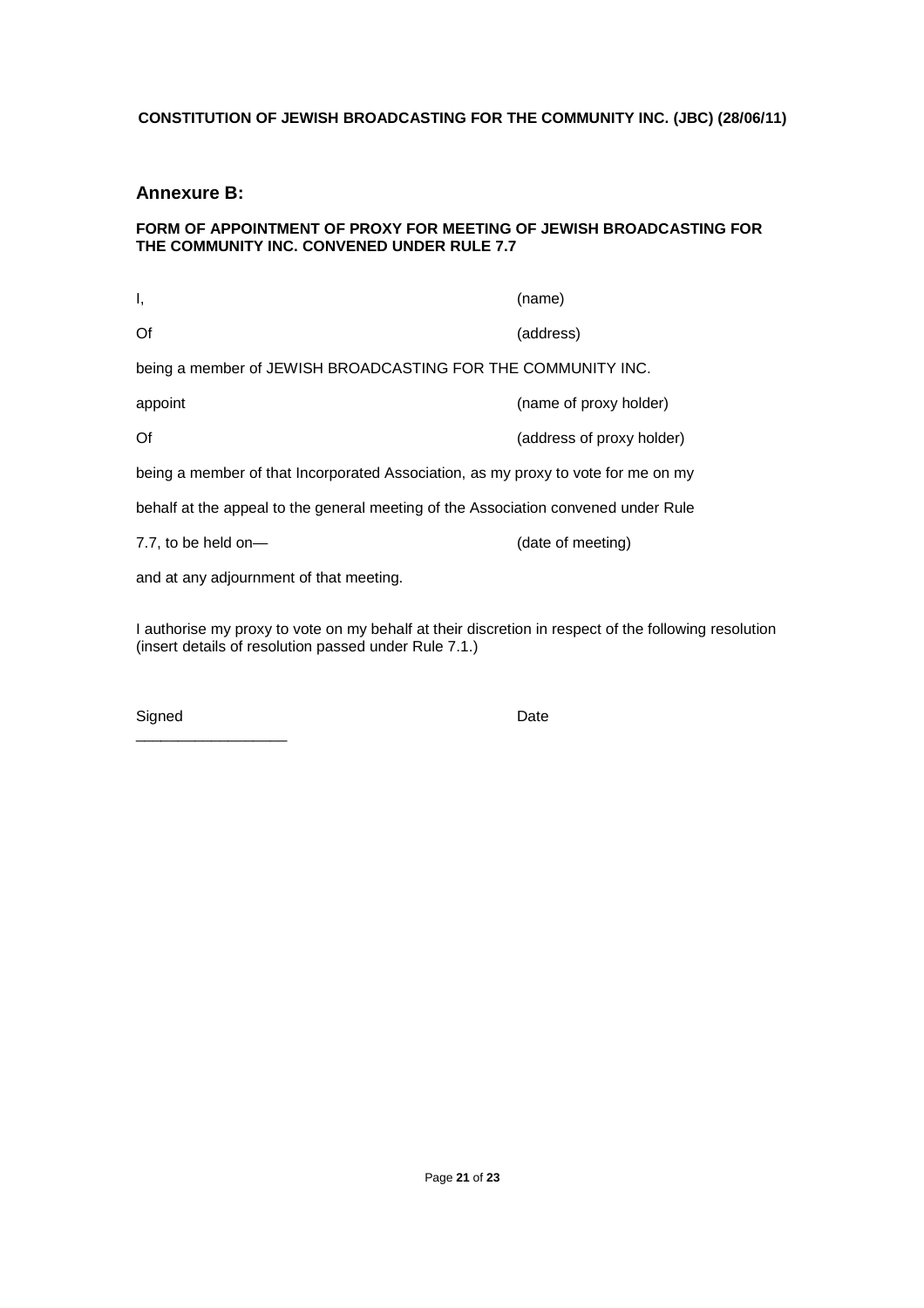# **Annexure C**

## **FORM OF APPOINTMENT OF PROXY**

| Ι,                                                                                                  | (name)                    |  |
|-----------------------------------------------------------------------------------------------------|---------------------------|--|
| 0f                                                                                                  | (address)                 |  |
| being a member of JEWISH BROADCASTING FOR THE COMMUNITY INC.                                        |                           |  |
| appoint                                                                                             | (name of proxy holder)    |  |
| οf                                                                                                  | (address of proxy holder) |  |
| being a member of that Incorporated Association, as my proxy to vote for me on my                   |                           |  |
| behalf at the annual/special* general meeting of the Association to be held on<br>(date of meeting) |                           |  |
| and at any adjournment of that meeting.                                                             |                           |  |
| My proxy is authorised to vote in favour of/against* the following resolution (insert details of    |                           |  |

Signed **Date** \* Delete if not applicable

\_\_\_\_\_\_\_\_\_\_\_\_\_\_\_\_\_\_

resolution).